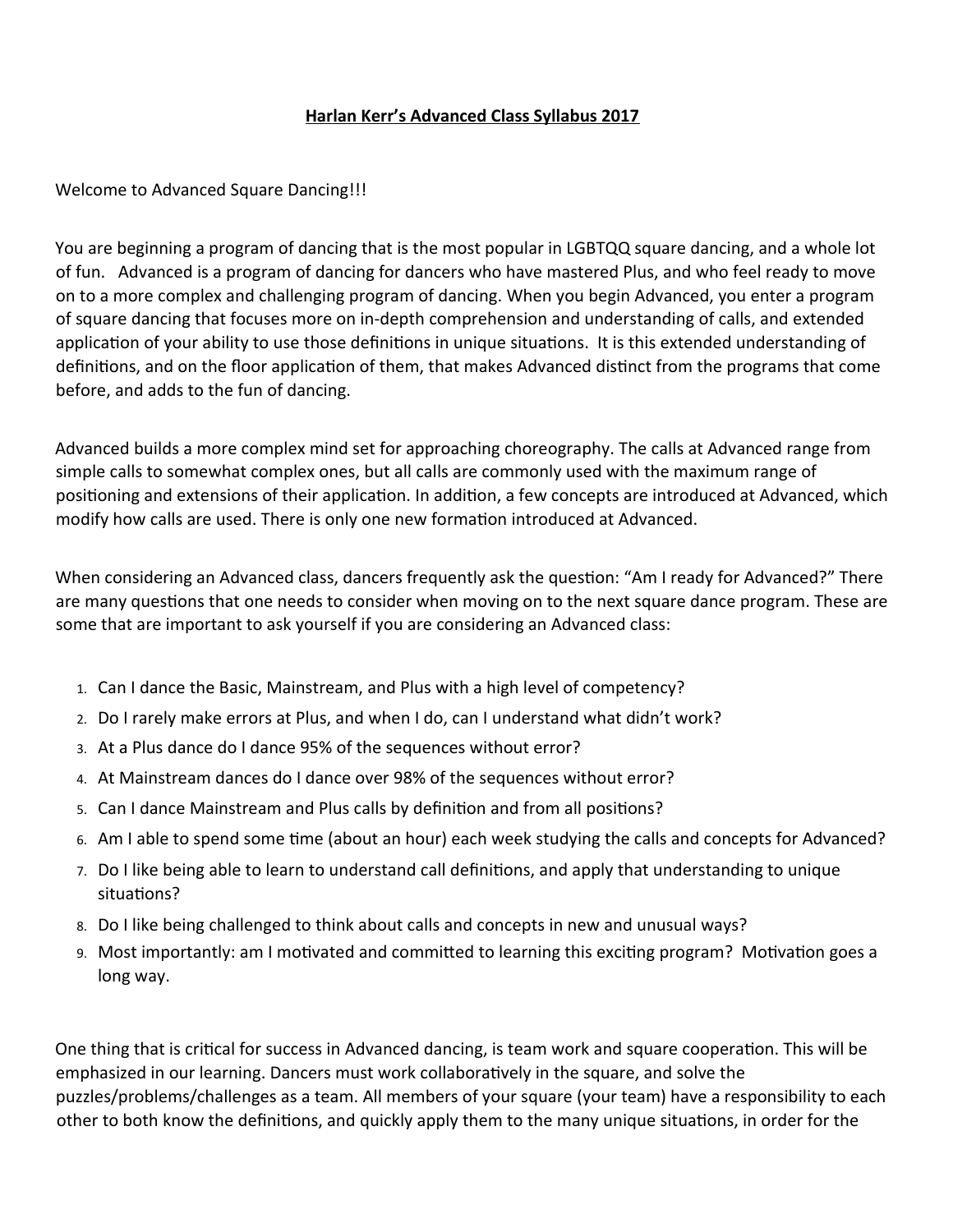square as a whole to be successful. A hint to good team work that will be emphasized from day one, is keep your eyes up and watch what is happening in the square. This really helps!

At the Advanced level, knowing the call definitions, and being able to quickly recall those definitions, is imperative. Frequently, dancers at the programs below Advanced dance by "feel". At Advanced, calls are typically given from a wide range of positions, and dancers must be able to quickly apply the definition to unique setups. For example, some calls can come from as many 15 different starting formations or setups. Dancers need to be able to recall the definition quickly, and apply it to the formation they are in.

While it is relatively easy to learn a simple definition for a call, and apply it to a range of situations, it is overwhelming to try to memorize how to do a call from four positons in 10-15 startng formatons. Also, knowing a defniton, and being able to verbalize it, allows you to talk yourself through a call, no mater what positon you start from.

 The schedule below teaches Advanced in 28 sessions. Be aware that this may be extended or shortened based on student progress and needs. Generally, the first tip in each class is used to review the previous calls, the next few tips are used to teach 1-2 calls/concepts per tip, and the last tip or two are used for practice and dancing. The teach order has the more complex calls at the beginning in order to maximize the tme students have to work on them. Students should be aware that the first few classes will be more challenging than the rest, as you will be getting used to a new way of looking at calls. After that, they get progressively easier. A number of review weeks are also built into the schedule to help you solidify your skill.

The teaching order below lists concepts, formations, calls and "glossary terms" (terms that modify how you do a call by giving specific directions). Remember that formations are a set of footprints that you begin working in. Concepts are modifers that are applied to how you do a call.

The teaching and review load is balanced across the sessions. Calls which are easily confused are spaced at least two sessions apart. Calls and concepts which need more practice are located towards the beginning of the teaching order. Not all the variations and extensions of calls will be taught at the time the initial call is taught -- they will be introduced when the dancers have mastered the base call.

Two last notes. First, this is a class, and like all classes, requires that students do some outside studying, (yes, homework—but not much). We suggest that you consider studying at least one hour per week. This should be broken up into2-4 short segments. You will fnd that it is easier to study one or two things for 15 minutes at a tme, rather than cramming a review of all of the calls, etc. into a one-hour mind-numbing session just before class.

It works well to study with someone, and to verbalize the definitions. Being able to verbalize definitions lets you talk yourself through new calls and fgure out how to do familiar calls from unfamiliar formatons. In the first week, you will receive a short paper on the importance of being able to verbalize the definitions of square dance calls. At the end of this document is a set of short definitions to help you with your studying.

A range of other study materials will be recommended to you to assist with your learning. A set of study notes will be sent to you each week. Please review these before class, if you can.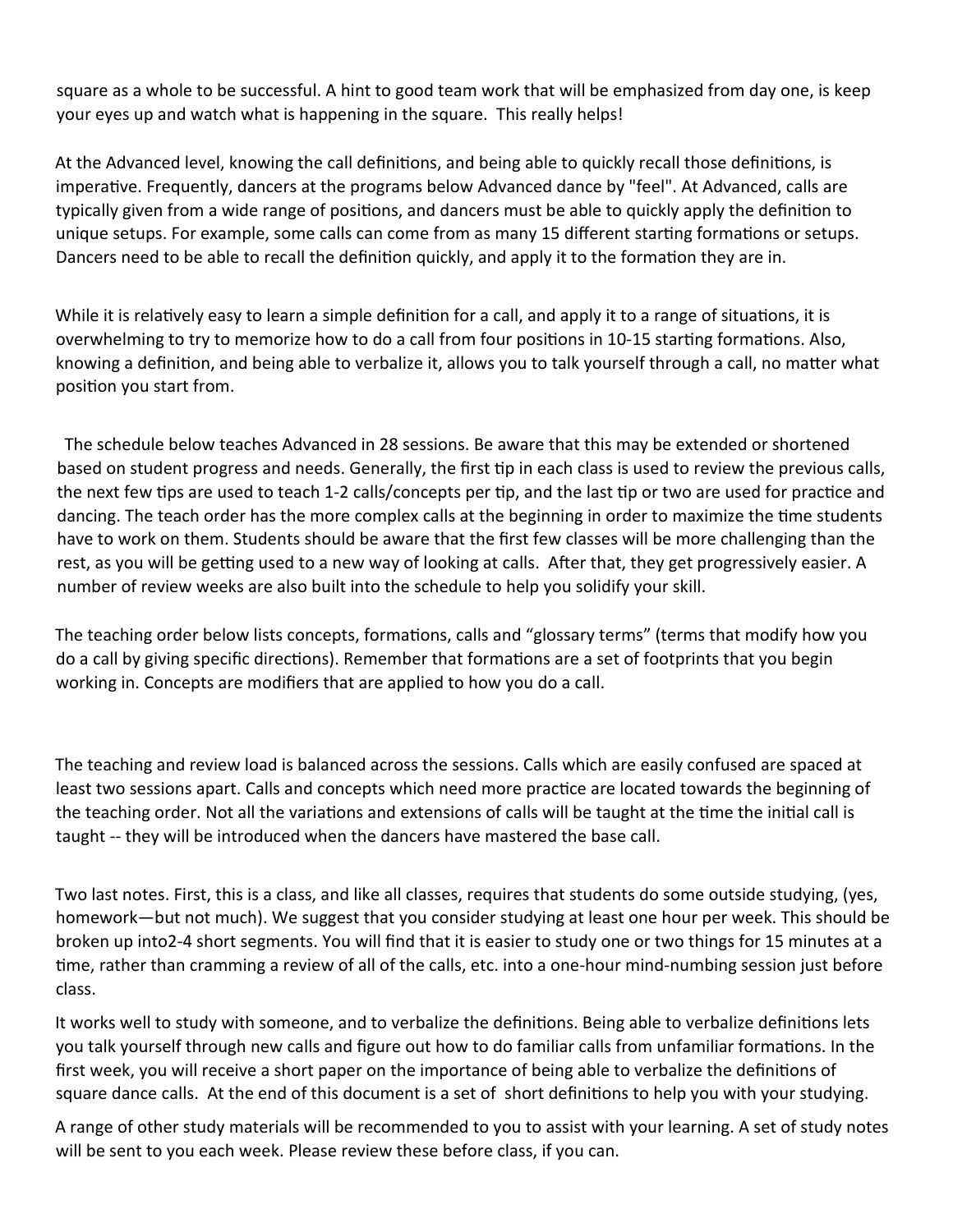In order to maintain skills at other levels, dancers are strongly encouraged to dance full Plus at least once a week.

Now, with all that said, we want to emphasize that we believe teaching and learning must be **fun and enjoyable** - that will be emphasized in the class.

So, come prepared to work, but also to have fun.

# **Week 1**

- **Belles and Beaus naming conventon**
- **Wheel thru**
- **Turn and deal**
- *1*⁄4 thru left 1⁄4 thru
- **Transfer the Column**
- **Pass the Sea**

# **Week 2**

- **Review Week 1**
- **Split Square Thru**
- **Ends Bend**
- Left Wheel Thru
- Rest of 1/4 family: Left 1/4 thru/Grand Quarter Thru/Grand left  $\frac{1}{4}$  •
- **Partner Tag**

# **Week 3**

- **Horseshoe Turn**
- **Step and Slide**
- Chain reaction (including from left hand 1//4 tag)
- •

# **Week 4**

- **Right Roll to a wave/Lef Roll to a Wave**
- **Pass In/Pass Out**
- **1/4 In**

# **Week 5**

• **Review and extensions (including Turn and Deal from ocean waves & other lines)** •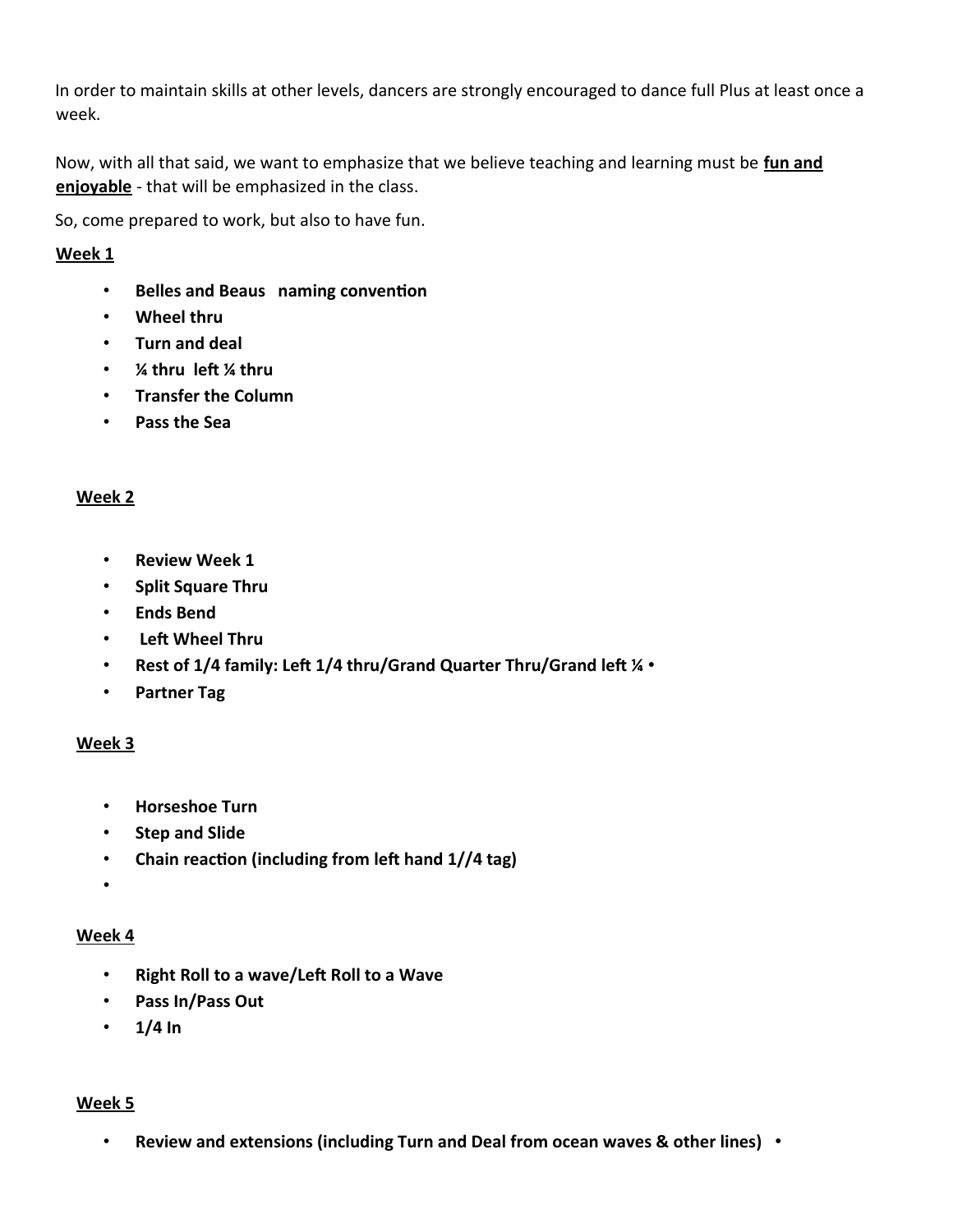• **Triple Trade** 

# **Week 6**

• **Pair Off**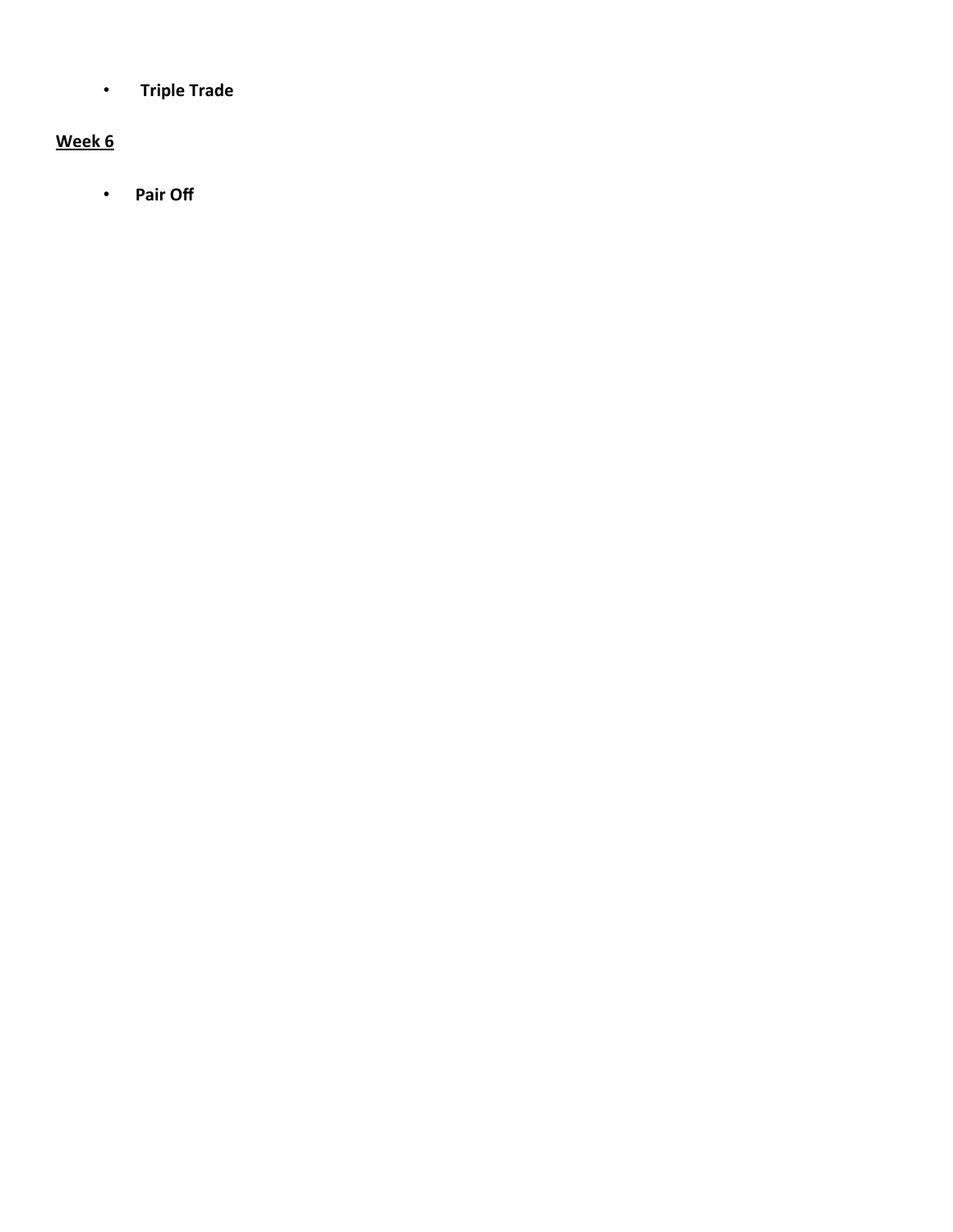**Mix** 

- **Cross Over Circulate**
- **Triple Scoot**

# **Week 7**

- **Six-Two Acey-Deucy**
- **Cast A Shadow**
- **Triple Cross/Double Cross**
- **Clover and (Anything)**

### **Week 8**

- **Partner Hinge**
- **Grand Follow Your Neighbor**
- **Scoot and Dodge**
- **Quarter Out**
- **Advanced extension of Linear Cycle**

# **Week 9**

- **Locket**
- **Cross Trail Thru**
- **Swap Around / Reverse swap around**
- **Explode The Line/ Explode and (Anything)**

# **Week 10**

- **Review**
- **As Couples Concept**
- **And cross**

# **Week 11**

- **Double Star Thru/ Triple Star Thru**
- **(Anything) and Cross/ (Named Dancers) Cross**
- **•** Fractional Tops
- **Brace Thru (formerly Half Breed Thru)**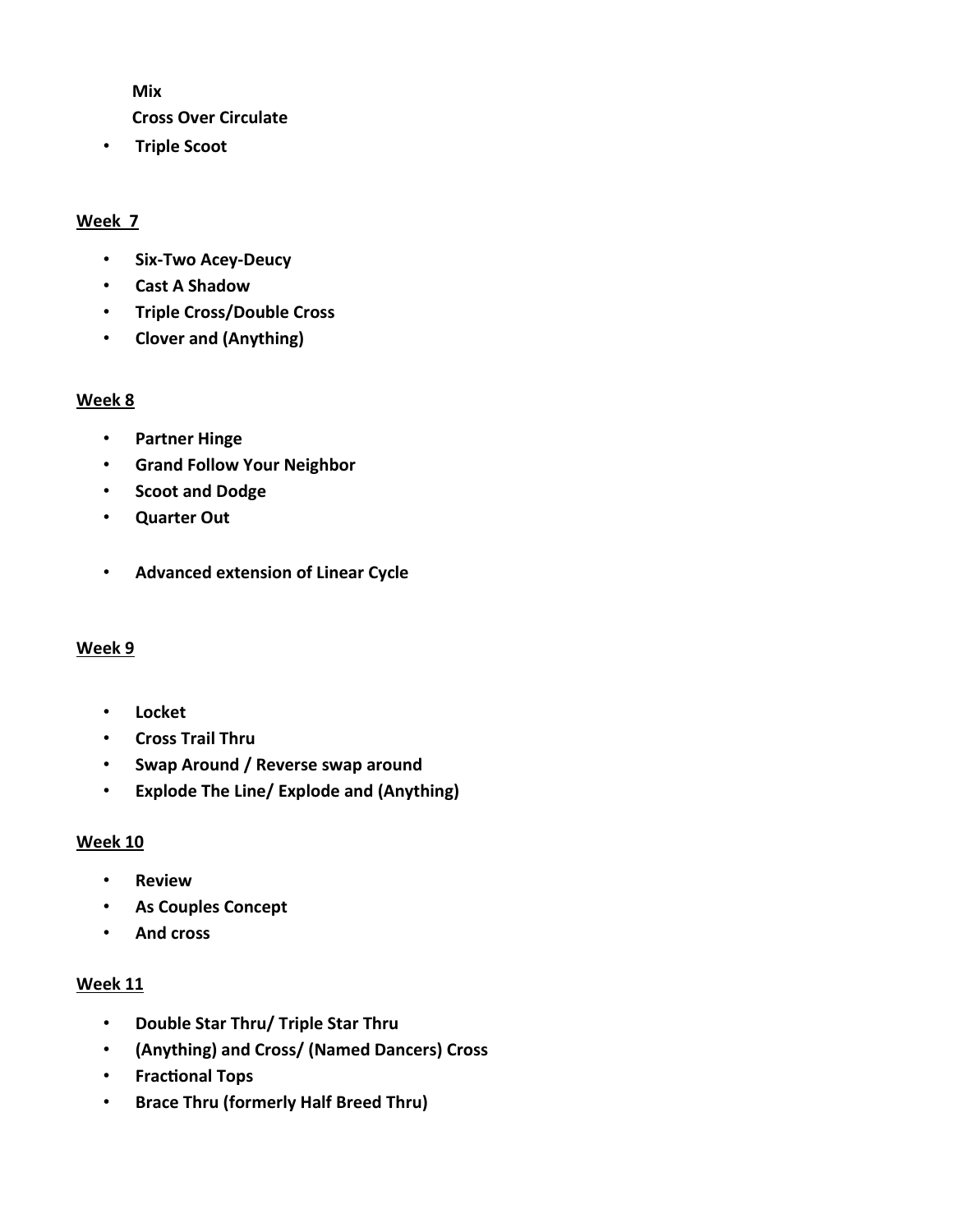- •
- •

# **Week 12**

- **Cycle And Wheel Square Chain Thru /Split Square Chain Thru Cross Clover and (Anything)**
- **Triple Cross/Double Cross**

# **Week 13**

- **Review**
- **Any hand concepts**
- Left Modifier: (Point out relationship to Left Square Thru and Left Touch 1/4) Turn and Deal, Left **½ Tag, Lef Track 2. From Facing Couples: Lef Fan the Top, Lef Spin the Top, etc.**

# **Week 14 (begin "A2")**

• **Full Review and Extensions: A1.**

# **Week 15**

- **In Roll Circulate**
- **Trade Circulate (from ocean waves)**
- **Switch the Wave**

# **Week 16:**

- **Motvate**
- **Out Roll Circulate**
- **Switch to a diamond**

# **Week 17**

- **Remake** of **Grand remake** o **Remake The Thar**
- **Mini-Busy**
- **Diamond Chain Thru**

# **Week 18**

• **Hourglass** o **Hourglass circulate** o **Cut the Hourglass** o **Flip the Hourglass**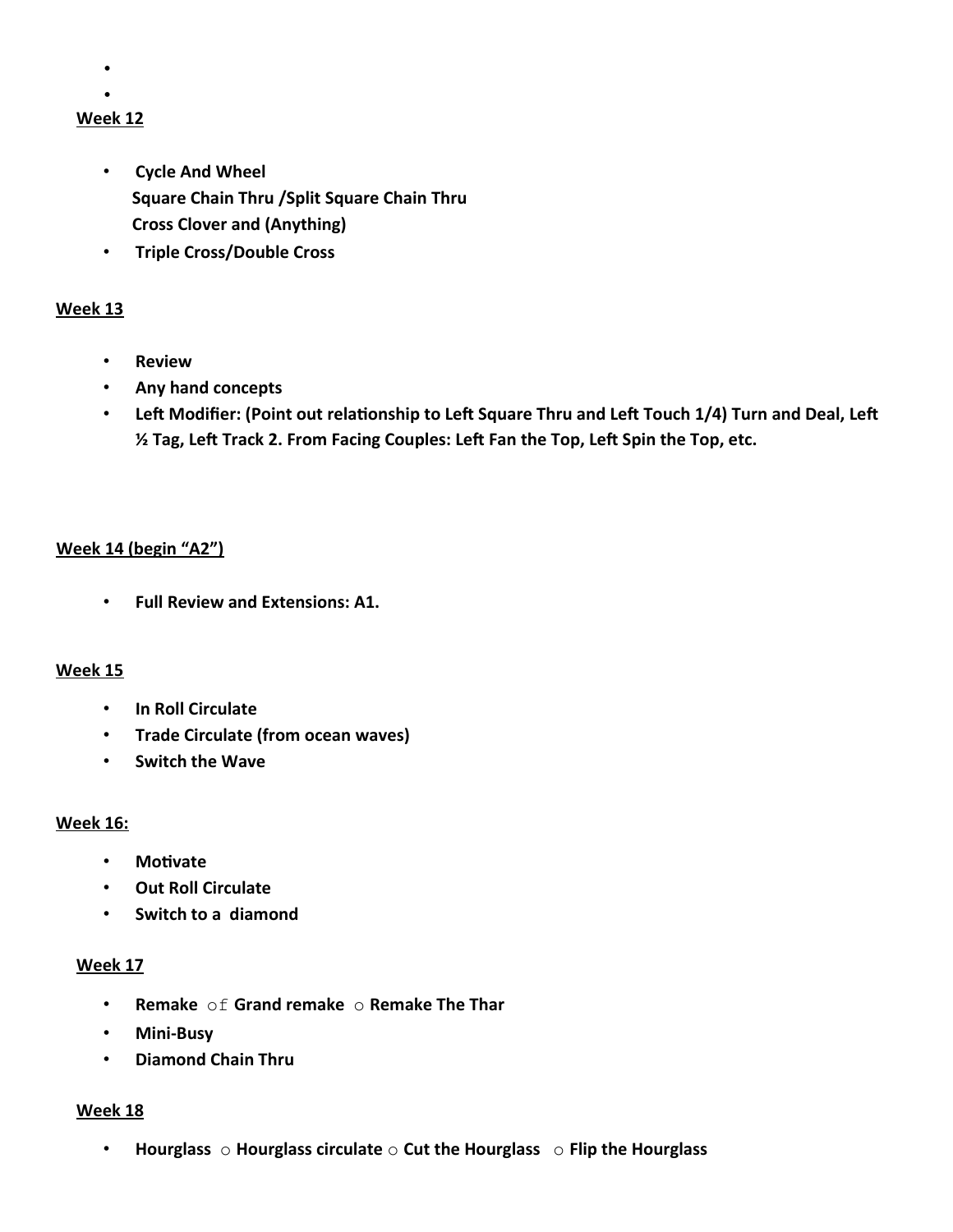**Switch to an Hourglass (from waves only) Pass and Roll** 

### **Week 19**

- **Single Wheel**
- **Scoot Chain Thru** o Waves o ¼ tag
- **Pass and Roll Your Neighbor**

# **Week 20**

• **Review**

# **Week 21**

- **Split Counter Rotate**
- **Slip/Slide**
- **Swing /Slither**

**Mainstream Emphasis Call: Recycle** 

# **Week 22**

- **Scoot and Weave**
- **Recycle (facing couples)**
- **Reverse Recycle**

# **Week 23**

- **Review**
- **Left Pass and Roll/Left Pass and Roll Your Neighbor**

# **Week 24**

- **Reverse modifer (Explaining the relatonship to Reverse Fluter, Reverse Swap Around)** o **Reverse** Single Circle to a Wave,  $\circ$  Reverse Wheel Around,  $\circ$  Reverse Right and Left Thru, etc. o **Clarifcaton the diference between Reverse and Lef Modifers.**
- **Trail Of**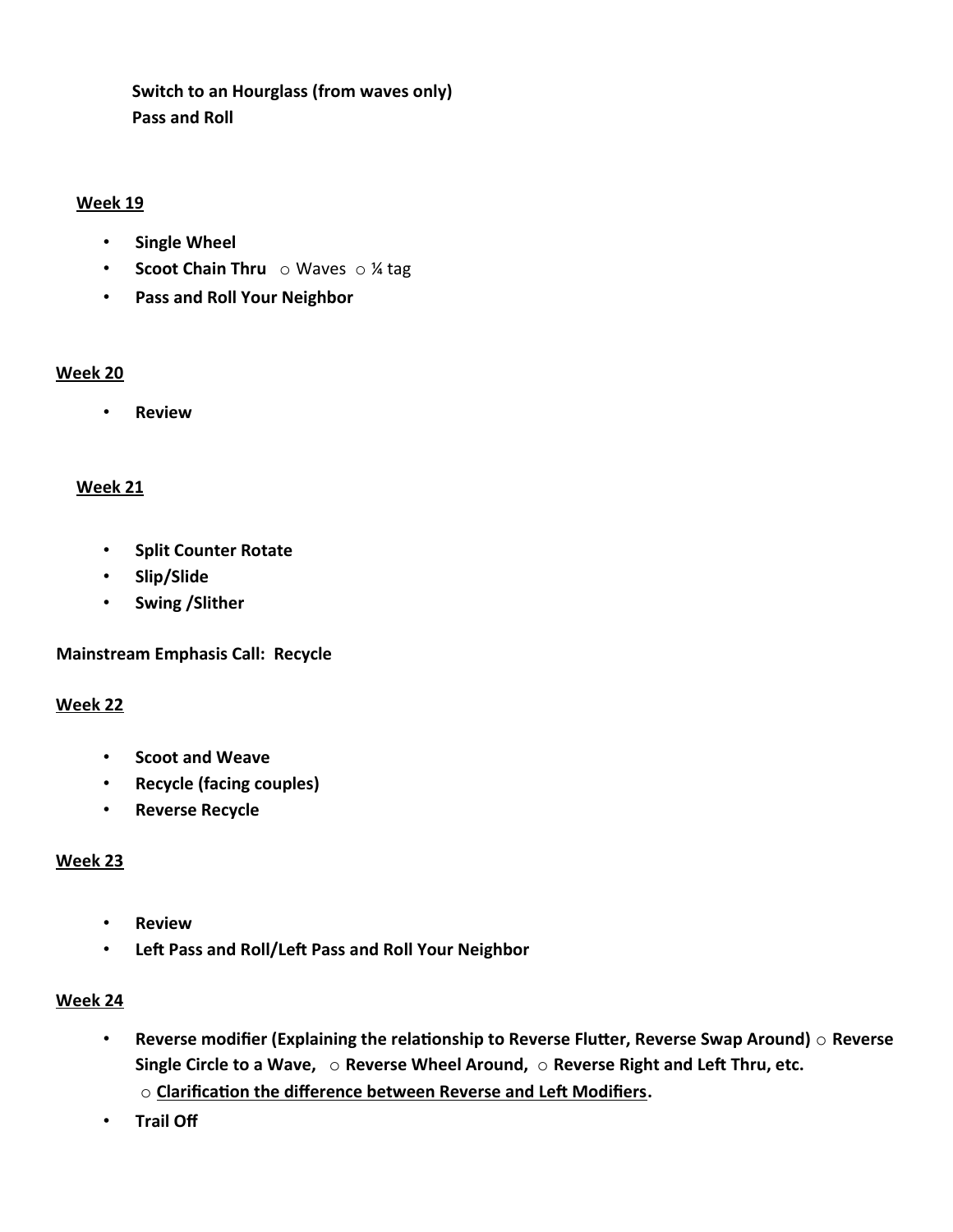• **Checkmate the Column** 

# **Week 25**

- **Split/Box Transfer**
- **Zig Zag / Zag Zig**
- **Transfer and (Anything)**

# **Week 26**

- **All 4 Couples**
- **All 8 Concept**
- **Trade Circulate (from 2 faced lines)**

# **Week 27**

- **Spin the Windmill**
- **Peel and Trail**
- **Review**

# **Week 28**

• **Review and Extensions**

# **Week 29**

• **Review and Extensions** 

# **Week 30**

• **Review and Extensions** 

# **Week 31**

• **Graduaton Dance**

# **Short Definitions for Advanced Calls**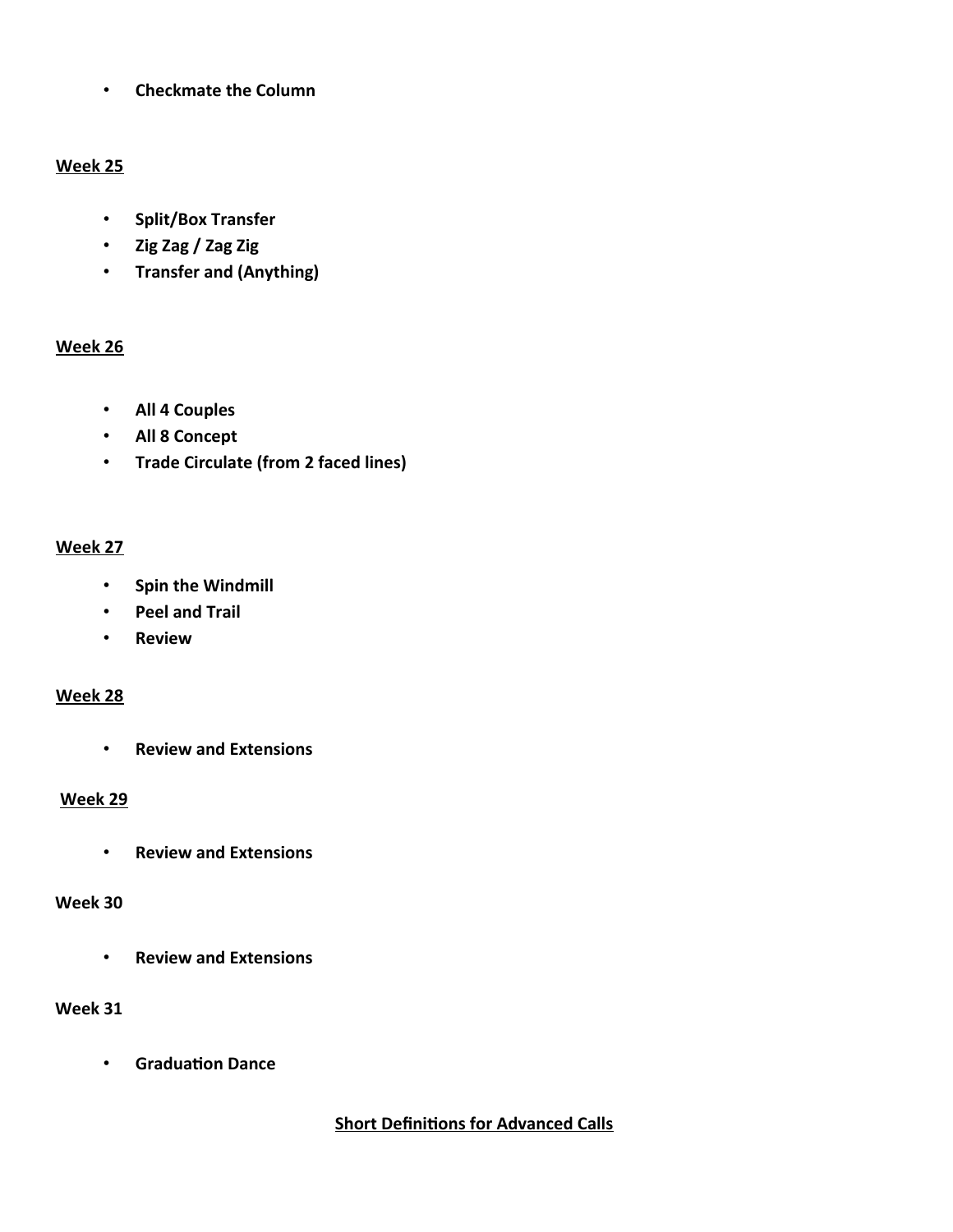**Below are the short Defnitons for Advanced Call—the A1 calls are listed frst follow by the A2 calls. These are the defnitons that should go thru your head when you hear the call.** 

# **[1/4 In | Out](http://www.ceder.net/def/quarterinout.php4?language=usa)**

From a Couple, Mini-Wave, or other applicable formation. 1/4 **In**: Turn 90° in place toward the adjacent dancer. Ends in Facing Dancers. **1/4 Out**: Turn 90° in place away from the adjacent dancer. Ends

in Back-to-Back Dancers.

# **[1/4 | 1/2 | 3/4 Top](http://www.ceder.net/def/123top.php4?language=usa)**

From a Thar, a Squared Set after everyone Face In, or from other applicable formations.

Arm Turn 1/2; Move forward (Centers in a star, Outsides around the outside) in a Circular path to meet the *n*-th dancer, where *n* = 1 for 1/4 Top, *n* = 2 for 1/2 Top, or *n* = 3 for 3/4 Top.

Ends in a Thar.

# **[1/4 \(or 3/4\) Thru](http://www.ceder.net/def/14thru.php4?language=usa)**

From a 4-dancer formation such as a R-H Mini-Wave Box, a R-H Facing Diamond (Centers with R-H, Ends with L-H), or other applicable formations.

- 1. Those who can *Right* Arm Turn 1/4 (or 3/4);
- 2. those who meet and can Left Arm Turn 1/2.

Ends in a Wave. This is a 2-part call.

# **[6 By 2 Acey Deucey](http://www.ceder.net/def/6by2aceydeucey.php4?language=usa)**

From Twin Diamonds, an Hourglass, or other applicable formations.

Outside 6 Circulate as Very Center 2 Trade.

Ends in the same formation as the starting formation, unless two dancers meet on the same spot.

 *[anything](http://www.ceder.net/def/andcross.php4?language=usa)* **[& Cross](http://www.ceder.net/def/andcross.php4?language=usa)**

From applicable formations.

- 1. Do the *anything* call (which must end in an applicable 2 x 2);
- 2. Trailers diagonal Pull By using outside hands.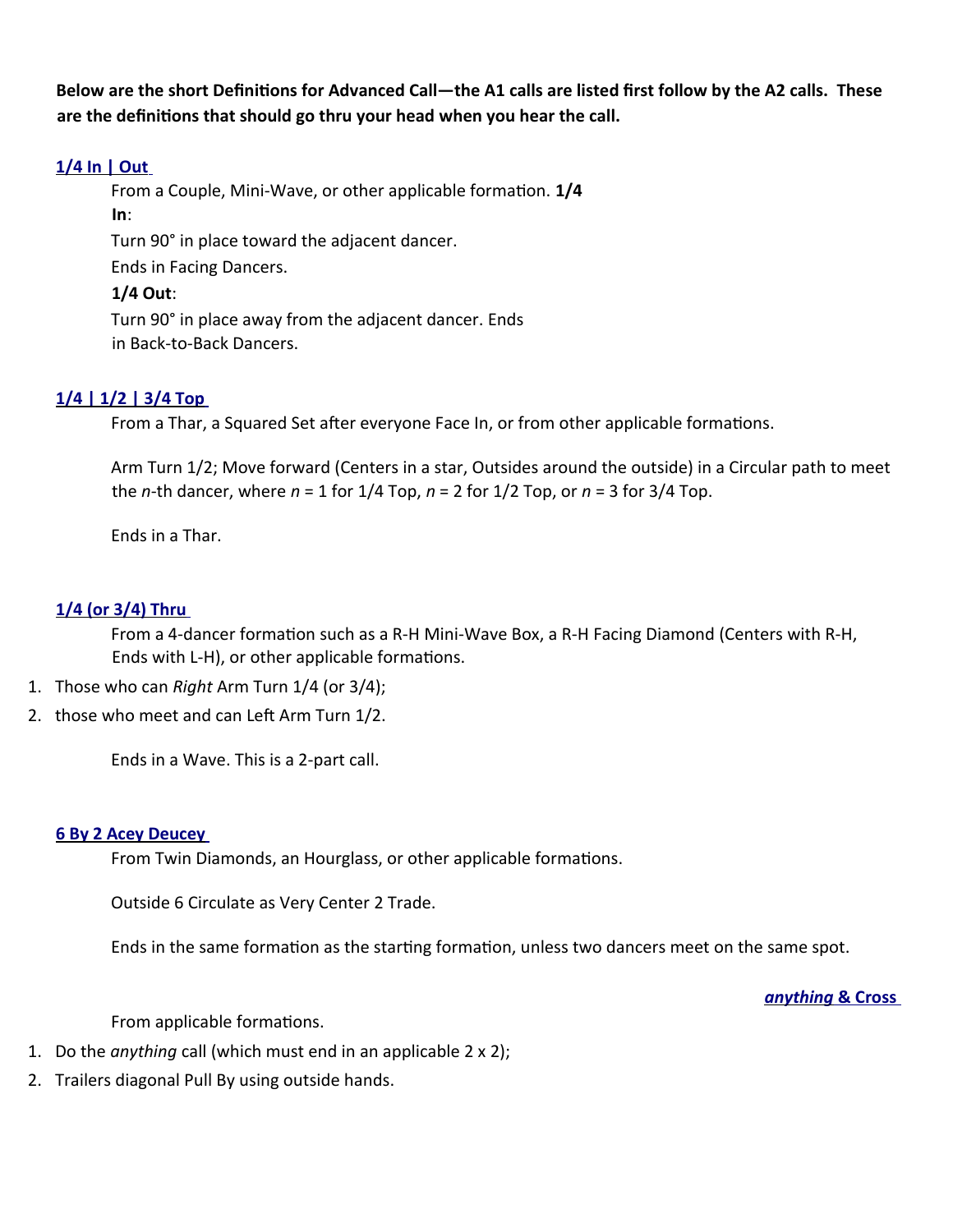### **[Any Hand Concept](http://www.ceder.net/def/anyhand.php4?language=usa)**

The **Any Hand** CONCEPT is typically used when doing calls that always start with the Right-hand from setups in which some dancers start with the Right-hand and some dancers start with the Left-hand. Sometimes Any Hand is used on a call that can start with either hand, such as Swing & Mix or [Shazam,](http://www.ceder.net/def/shazam.php4?language=usa) as an aid to warn the dancers that they are in an unusual setup (typically an Inverted Line) where some dancers are starting with the Left-hand.

### **[As Couples CONCEPT](http://www.ceder.net/def/ascouples.php4?language=usa)**

Dancers who are side-by-side and facing the same directon (i.e., a Couple) work together as a single dancer to do the given call.

### **[Beau | Belle](http://www.ceder.net/def/beaubelle.php4?language=usa)**

From a generalized Couple or other applicable formation.

The Beau is the Left-side dancer and the Belle is the Right-side dancer.

### **[Brace Thru](http://www.ceder.net/def/halfbreedthru.php4?language=usa)**

From applicable Facing Couples or an applicable R-H Wave.

- 1. Right Pull By;
- 2. Normal Couples (Boy on Left, Girl on Right) Courtesy Turn as

Half-Sashayed Couples (Boy on Right, Girl on Left) U-Turn Back.

Ends in Normal Facing Couples.

**Brace Thru** is a 2-part call.

#### **[Cast A Shadow](http://www.ceder.net/def/castashadow.php4?language=usa)**

From Parallel Lines with the Ends in Tandem or from Promenade (in which case designated dancers act as Leaders in Parallel Two-Faced Lines).

# **Ends:**

1/2 Zoom, Cast Off 3/4 and Spread (to become Ends of Lines); Out-Facing

# **Centers:**

 Cloverleaf and step into the center of a forming line (they will be next to the end dancer they began next to) **In-Facing Centers:**

Extend, Arm Turn 1/4, and Extend.

Adjust as necessary to end in Parallel Lines.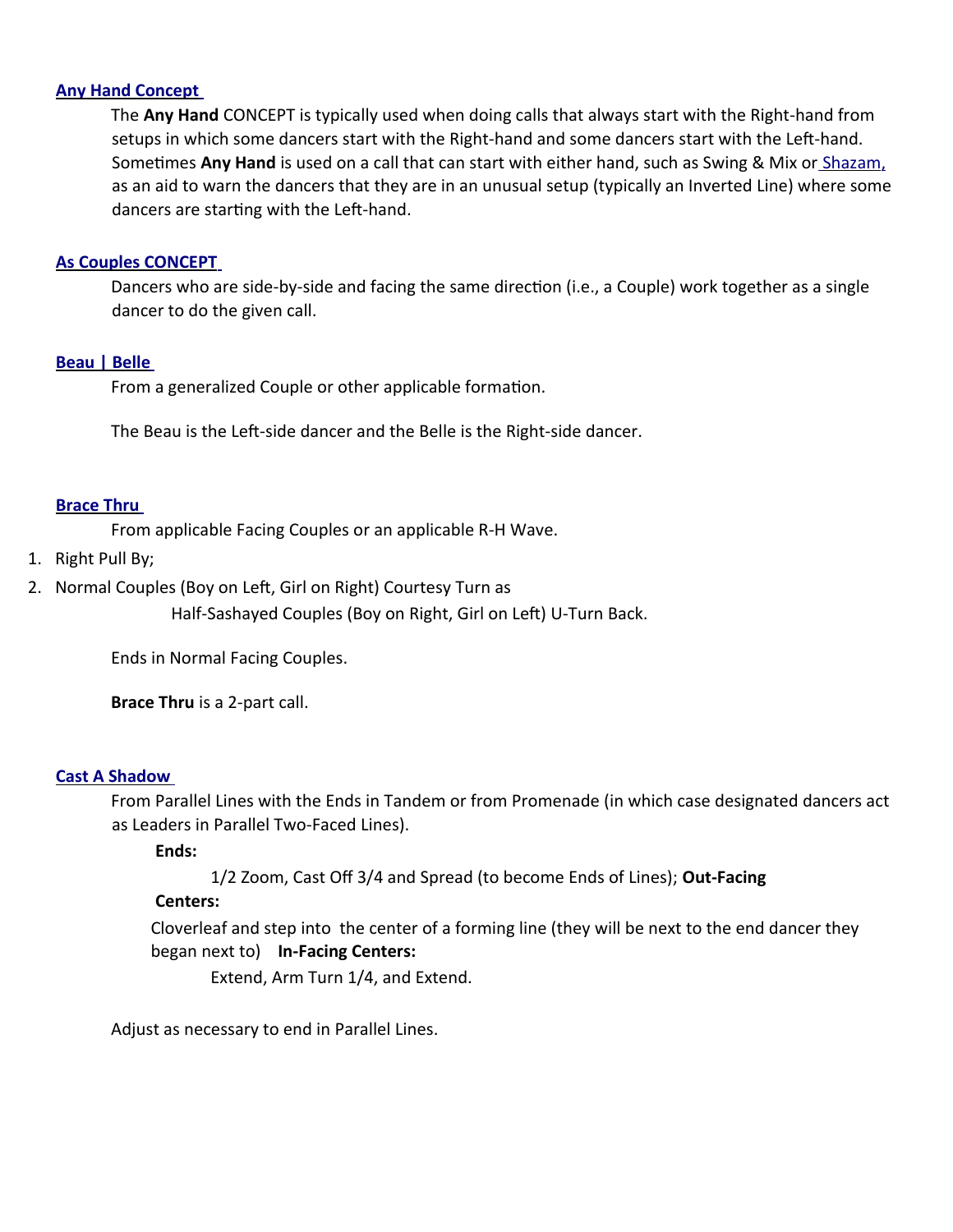### **Chain Reaction**

From a 1/4 Tag formation only (at Advanced—this changes at C1).

- 1. Very Centers and the Outside dancers they are directly-facing directly, Pass Thru as the End of the Center Line Promenades 90 degrees (1/4 of the way forward around the outside. k(walk forward in an arc, changing facing direction by 90 $^{\circ}$ , 1/4 of a Circle around the outside of the set);
- 2. Centers of each side Hinge;
- 3. Center 4 touch to form a Star and turn the star ¼, as Outsides Trade;
- 4. Those who meet Cast Of 3/4 as Others move up to the ends of forming waves/lines (as they do in Coordinate).
	- A 1/4 Tag formation ends in Parallel Waves.

# **[Clover | Cross Clover And](http://www.ceder.net/def/cloverand.php4?language=usa)** *[anything](http://www.ceder.net/def/cloverand.php4?language=usa)*

From applicable formations with one or more Out-Facing Couples not directly looking at any other dancers.

# **Clover And** *anything*:

Out-Facing Couples (Step Ahead if necessary, and) Cloverleaf. The Others (move in to the center if necessary, and) do the *anything* call.

# **Cross Clover And** *anything* :

Out-Facing Couples Cross Cloverleaf (as one movement Half Sashay and Cloverleaf). The Others (move in to the center if necessary, and) do the *anything* call.

# **[Crossover Circulate](http://www.ceder.net/def/crossovercirc.php4?language=usa)**

From a Generalized 2 x 4 (usually Parallel Lines), Generalized Thar, or other applicable formations.

As one movement, Circulate & Half Sashay.

# **[Cross Trail Thru](http://www.ceder.net/def/crosstrailthru.php4?language=usa)**

From Facing Couples (or a R-H Wave).

Pass Thru and Half Sashay.

Ends in Back-to-Back Couples.

# **[Cycle & Wheel](http://www.ceder.net/def/cycleandwheel.php4?language=usa)**

From any Line of 4.

Mini-Wave dancers Recycle as the Couple dancers Wheel & Deal.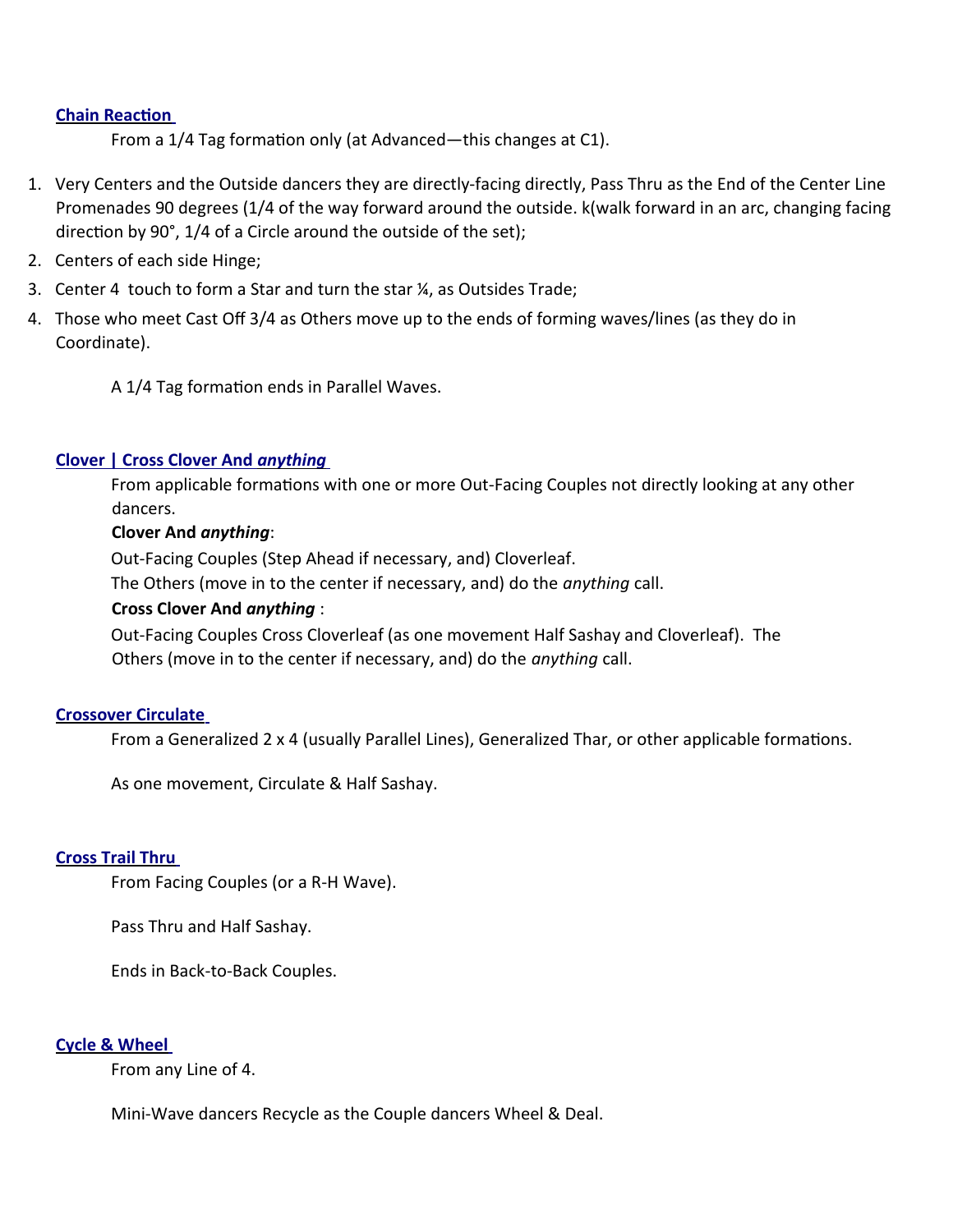If both Ends start facing the same direction, the rightmost End and adjacent dancer go in front of the leftmost End and adjacent dancer.

Ends in either Facing Couples (if the Ends start facing opposite directions), or Tandem Couples (if the Ends start facing the same direction).

# **[Double Star Thru](http://www.ceder.net/def/doublestarthru.php4?language=usa)**

From normal Facing Couples (Boy on Left, Girl on Right).

- 1. Star Thru;
- 2. [Mirror](http://www.ceder.net/def/mirror.php4?language=usa) Star Thru. (e.g. star thru with the "wrong" hand)

Ends in half-sashayed Back-to-Back Couples.

# **[Ends Bend](http://www.ceder.net/def/endsbend.php4?language=usa)**

From a Line of 4, or other applicable formations.

As one movement, the Ends

- 1. Step Forward;
- 2. Turn 1/4 toward the Center of the 4-dancer formation;
- 3. Step Forward.

They end facing each other.

That is, Ends do the Ends part of Bend The Line.

# **[Explode And](http://www.ceder.net/def/explode.php4?language=usa)** *[anything](http://www.ceder.net/def/explode.php4?language=usa)*

The call **Explode And** *anything* is on two levels, Plus and A1.

- At Plus, the starting formation is restricted to a Wave (or occasionally an Inverted Line).
- At A1, the starting formation can be any Line of 4.

**Explode** [Plus]. From a Wave. As one movement, Step Thru & 1/4 In (face the dancer beside you). Ends in Facing Couples.

**Explode** [A1]. From a Generalized Line. As one movement, Centers Step Ahead & 1/4 In as Ends 1/4 In & Step Ahead, and all adjust as necessary to end in Facing Couples.

**Explode and** *anything* [Plus,A1]. From a Wave. Explode; then do the *anything* call.

 **[Explode The Line](http://www.ceder.net/def/explodetheline.php4?language=usa)**

From any Line of 4. **Explode [A1]:**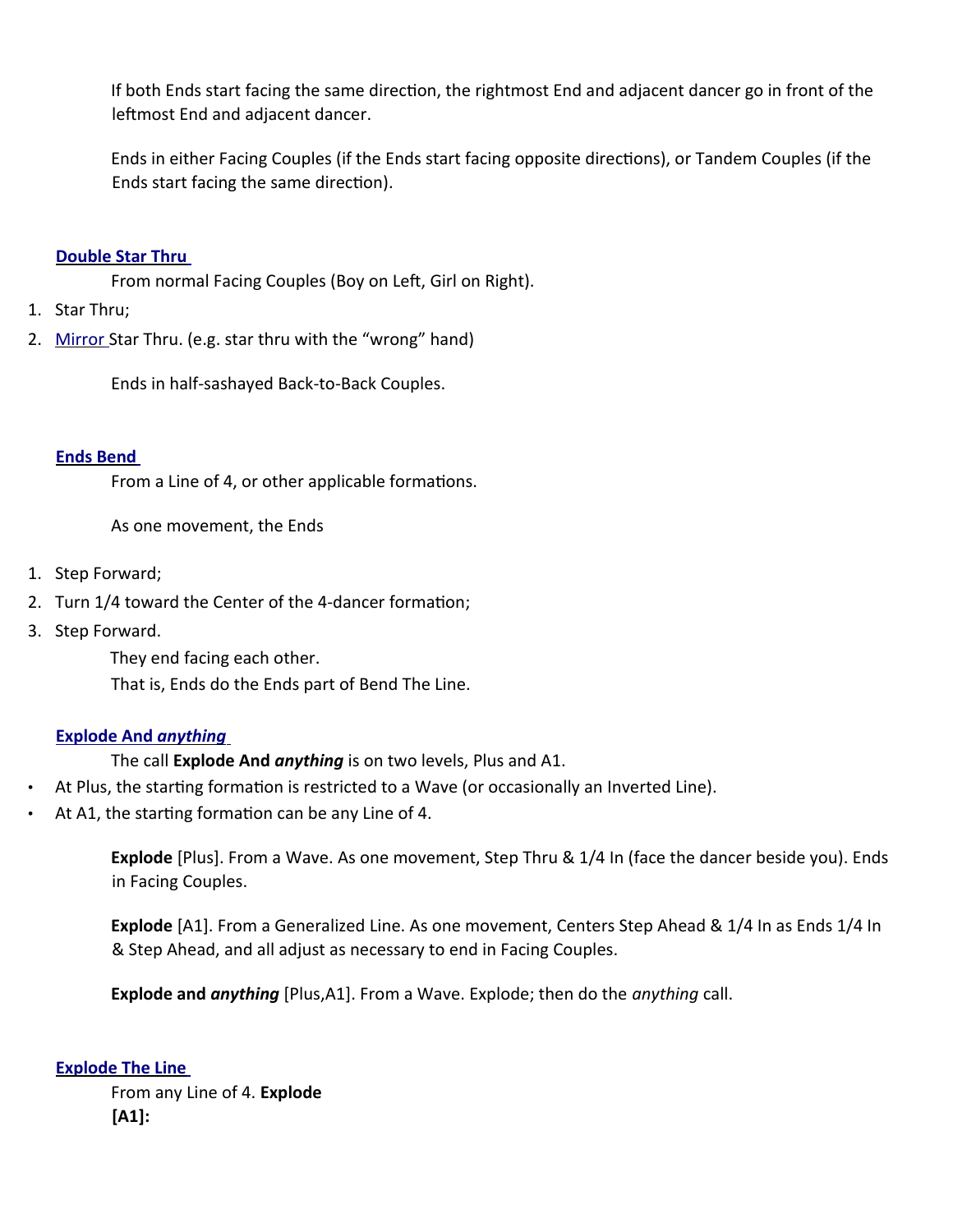As one movement, Centers Step Ahead & 1/4 In as Ends 1/4 In & Step Ahead. Adjust as necessary to end in Facing Couples.

**Explode The Line [A1]: Explode**; Right Pull By. Ends in Back-to-Back Couples.

# **[Grand 1/4 \(or 3/4\) Thru](http://www.ceder.net/def/grand14thru.php4?language=usa)**

From applicable formations consisting of more than 4 dancers.

- 1. Those who can Right Arm Turn 1/4 (or 3/4);
- 2. Those who meet and can Left Arm Turn 1/2.

This is a 2-part call.

### **[Grand Follow Your Neighbor](http://www.ceder.net/def/grandfyn.php4?language=usa)**

From Parallel Columns of {*n*}, where *n* is greater than or equal to 3.

#1 dancer, as one movement, 1/2 Circulate & U-Turn Back (Roll twice) as the Others 1/2 Circulate & Arm Turn 3/4.

Ends in a Wave of 2*n*.

#### **[Horseshoe Turn](http://www.ceder.net/def/horseshoeturn.php4?language=usa)**

From Columns with the Ends Facing Out, or from other applicable formations.

Ends Cloverleaf as Centers [Partner Tag](http://www.ceder.net/def/partnertag.php4?language=usa) (turn 1/4 to face each other & Pass Thru).

Columns end in an Eight Chain Thru.

# **[Lockit](http://www.ceder.net/def/lockit.php4?language=usa)**

From a Wave, applicable Line of 4, or applicable Diamond.

Centers Arm Turn 1/4 as the Ends move up 1/4 of a Circle around the center point of the 4-dancer formation (i.e., Ends do your part Fan The Top).

Usually ends in the same formation, but rotated 90°.

# **[Mix](http://www.ceder.net/def/mix.php4?language=usa)**

From any Line of 4 or other applicable formations.

- 1. Centers Cross Run;
- 2. (new) Centers Trade.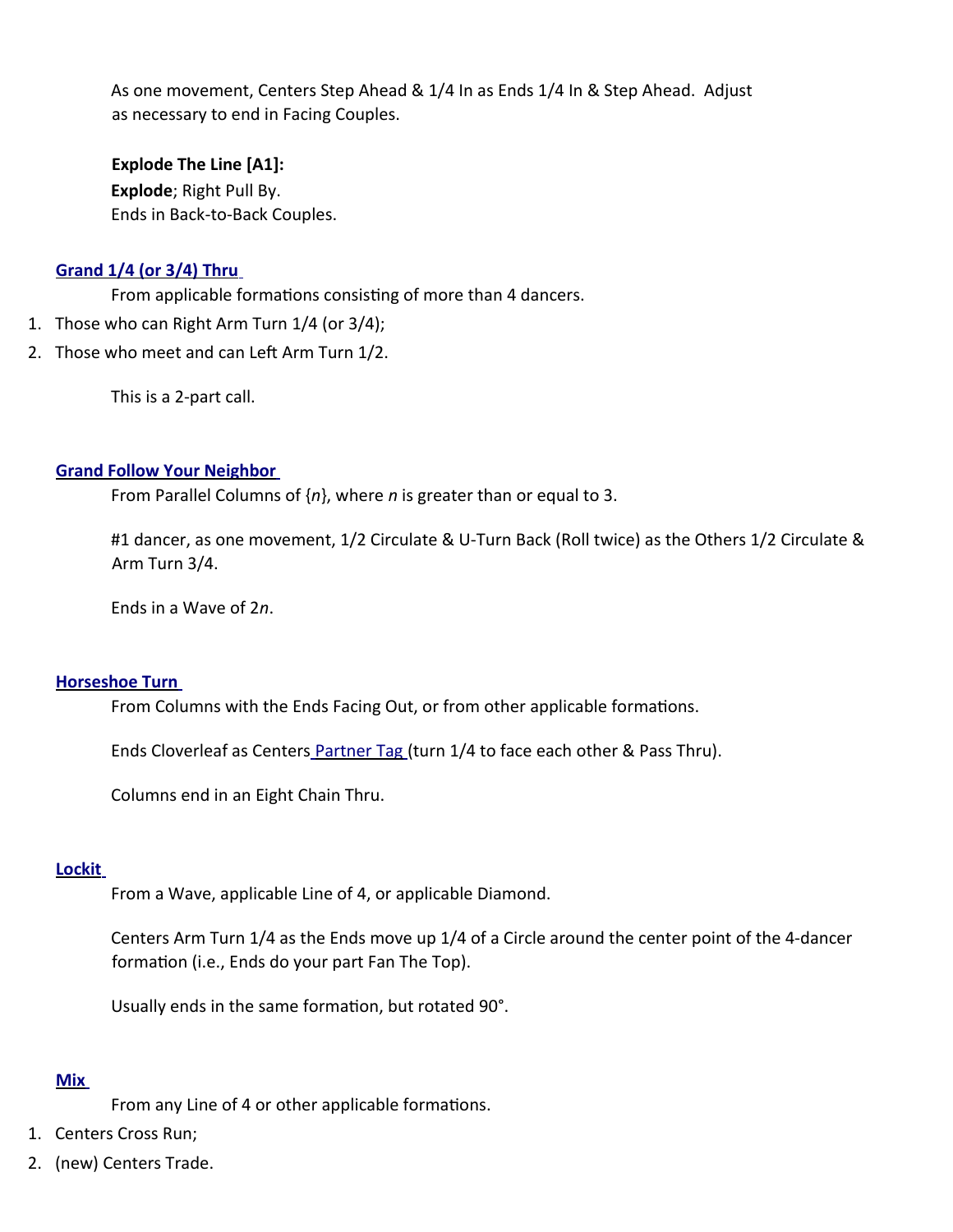A Line of 4 ends in a Line of 4.

#### **[Pair Of](http://www.ceder.net/def/pairoff.php4?language=usa)**

From applicable formations (Facing Lines, Eight Chain Thru, or designated dancers (Heads or Sides) from a Squared Set).

Walk forward if necessary to meet the facing dancer, then Face Out (individually turn 1/4 to face away from the center of the set).

### **[Partner Hinge](http://www.ceder.net/def/partnerhinge.php4?language=usa)**

From a Mini-Wave or Couple only.

Do 1/2 of a Trade.

Ends in a Mini-Wave.

### **[Partner Tag](http://www.ceder.net/def/partnertag.php4?language=usa)**

From a Couple or Mini-Wave.

Turn 1/4 in place to face the adjacent dancer (1/4 In); Pass Thru.

Ends in Back-to-Back Dancers.

# **[Pass In | Out](http://www.ceder.net/def/passinout.php4?language=usa)**

From Facing Dancers, a R-H Mini-Wave, or other applicable 8-dancer formatons. **Pass In**: Pass Thru; Face In (individually turn 1/4 toward the center of the set). **Pass Out**: Pass Thru; Face Out (individually turn 1/4 away from the center of the set).

Ends in a Couple.

#### **[Pass The Sea](http://www.ceder.net/def/passthesea.php4?language=usa)**

From Facing Couples (or a R-H Wave).

Pass Thru; 1/4 In; Left Touch.

Ends in a L-H Wave.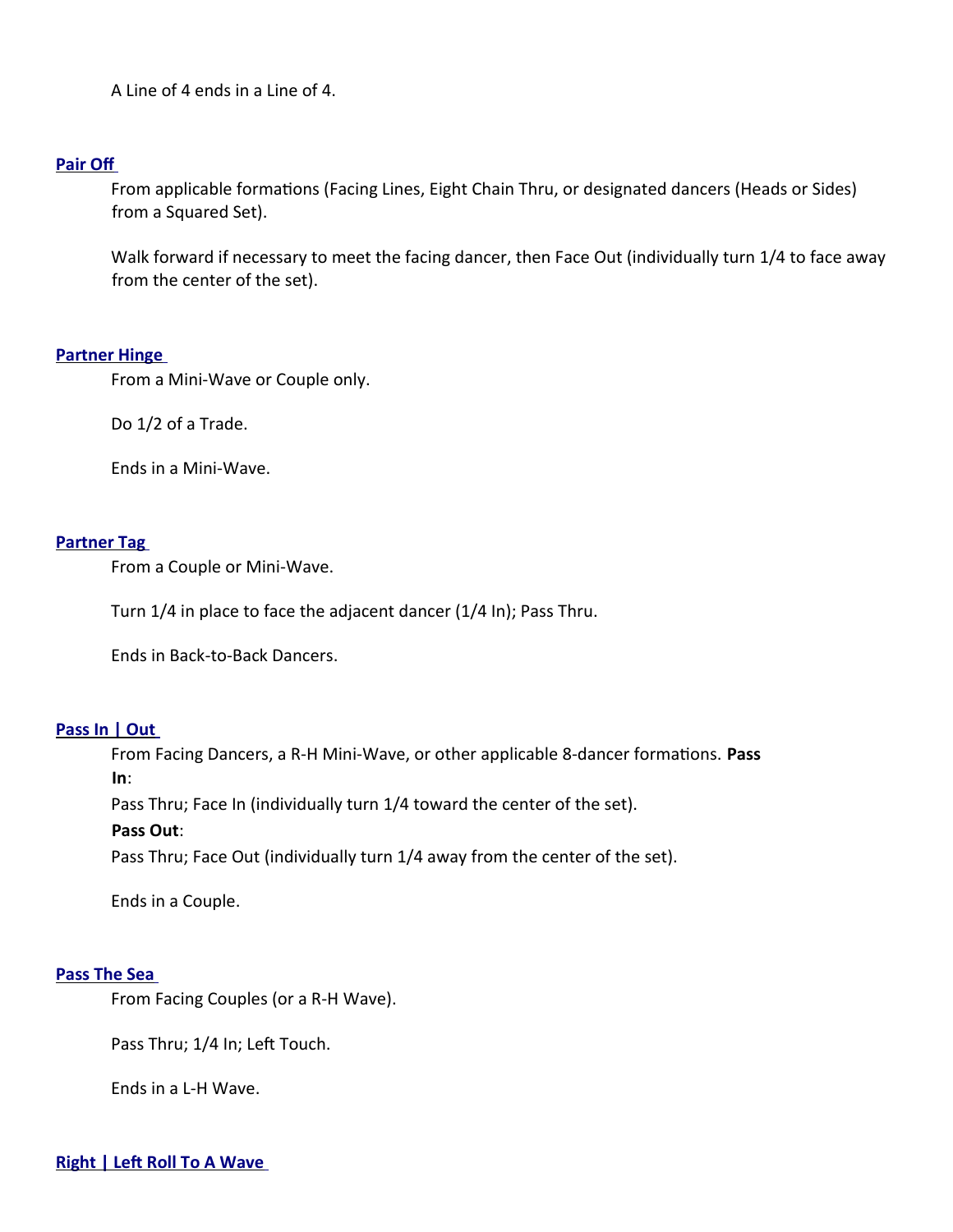From a Generalized Tandem (i.e., Front-to-Back Dancers, Back-to-Back Dancers, or Facing Dancers). **Right Roll To A Wave**:

As one movement, Leaders Right-face U-Turn Back and all Step To A Right-Hand Mini-Wave.

# **Left Roll To A Wave:**

As one movement, Leaders Left-face U-Turn Back and all Step To A Left-Hand Mini-Wave.

# **[Scoot & Dodge](http://www.ceder.net/def/scootanddodge.php4?language=usa)**

From a Mini-Wave Box or applicable T-Bone 2 x 2.

Leaders Dodge (sidestep into the adjacent positon as in Walk & Dodge) as Trailers do your part Scoot Back (Extend, Trade, and Extend).

A Mini-Wave Box ends in Back-to-Back Couples.

# **Split Square Thru ([n](http://www.ceder.net/def/splitsquarethru.php4?language=usa))**

From the T-Bone formaton obtained from Facing Couples afer one Couple does a turn 1/4 to face one another (1/4 In), or from other applicable formations.

Those who can Right Pull By and turn 1/4 to face the inactives (1/4 In); all Finish a Square Thru *n* (i.e., Left Square Thru *n - 1*).

Ends in Back-to-Back Couples.

# **[Square Chain Thru](http://www.ceder.net/def/squarechainthru.php4?language=usa)**

From Facing Couples (or a R-H Wave).

1. Right Pull By and 1/4 In; 2.

Left Swing Thru;

3. Left Turn Thru.

Ends in Back-to-Back Couples.

# **[Step & Slide](http://www.ceder.net/def/stepandslide.php4?language=usa)**

From any Line of 4 or other applicable formations.

Centers Step Ahead as Ends Slide into the vacated adjacent Center positon.

A Line of 4 ends in a 2 x 2 or a "Z".

# **[Swap Around, Reverse Swap Around](http://www.ceder.net/def/swaparound.php4?language=usa)**

From Facing Couples, or from a T-Bone 2 x 2 in which everyone is a Trailer. **Swap Around**: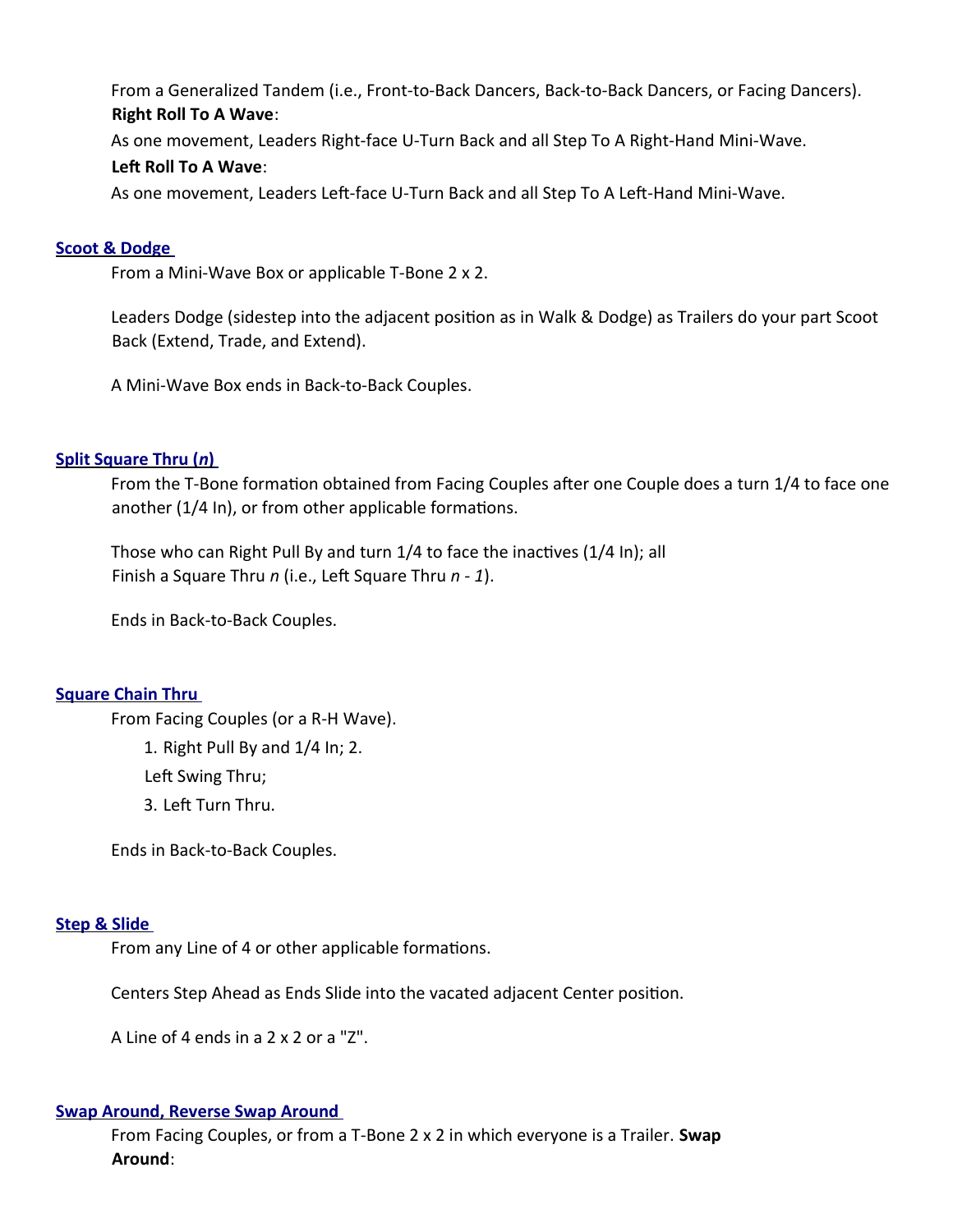Belles walk forward (Box Circulate) as Beaus fip (Run) into the adjacent Belle's positon.

# **Reverse Swap Around**:

Beaus walk forward (Box Circulate) as Belles fip (Run) into the adjacent Beau's positon.

Facing Couples end in Back-to-Back Couples.

# **[Transfer The Column](http://www.ceder.net/def/transferthecolumn.php4?language=usa)**

From Mini-Wave Columns.

First two dancers in the Column (#1 and #2) move forward in Single File around the outside of the other Column until parallel with the Center Box and then individually Face In (to end as a Couple) as the Last Two dancers (#3 and #4) Circulate (to form a Center Box) and Cast Off 3/4; all Extend.

Ends in Parallel Waves.

# **Triple Cross: usually from columns**

The 6 dancers facing on a diagonal pull by with their outside hand.

Double cross: the 6 dancers facing on a diagonal pull by with the outside hands

# **[Triple Scoot](http://www.ceder.net/def/triplescoot.php4?language=usa)**

From Mini-Wave Columns.

#1 dancer Circulate as the Others Grand Extend (1/2 Circulate), Arm Turn 1/2, and Grand Extend (take a small step forward).

Ends in Mini-Wave Columns.

# **[Triple Star Thru](http://www.ceder.net/def/triplestarthru.php4?language=usa)**

From a Starting Double Pass Thru formation in which the Centers are normal Couples and the Outsides are Half-Sashayed, from a normal Eight Chain Thru formation, or from other applicable formations.

- 1. Those who can Star Thru;
- 2. Those who can [Mirror](http://www.ceder.net/def/mirror.php4?language=usa) Star Thru;
- 3. Those who can Star Thru.

The aforementioned Starting Double Pass Thru formation ends in normal Back-to-Back Lines.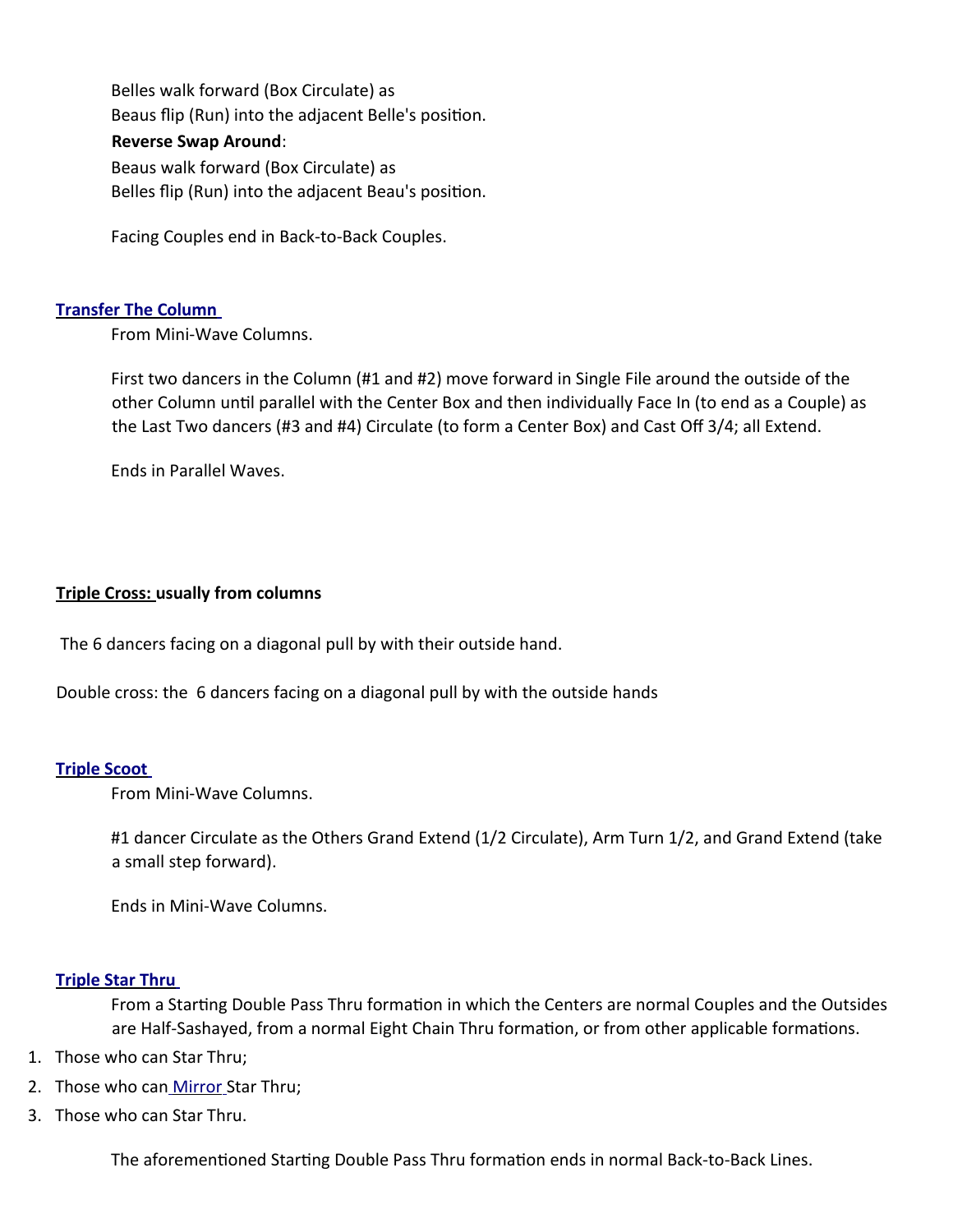#### **[Triple Trade](http://www.ceder.net/def/tripletrade.php4?language=usa)**

From a 1 x 8 Line or other applicable 8-dancer formation.

Center Six (3 pairs of dancers) Trade.

Ends in same formation as starting formation.

#### **[Turn & Deal](http://www.ceder.net/def/turnanddeal.php4?language=usa)**

From any Line of 4

- 1. Turn 1/4 in place toward the center of the line;
- 2. Passing right-shoulders, step forward to the 1/2 Tag positon (a R-H Mini-Wave Box);
- 3. Turn 1/4 in place toward the same direction as the first turn 1/4.

#### **[Wheel Thru](http://www.ceder.net/def/wheelthru.php4?language=usa)**

From Facing Couples. **Wheel Thru** [A1]:  [Belles](http://www.ceder.net/def/beaubelle.php4?language=usa) 1/4 Right as [Beaus](http://www.ceder.net/def/beaubelle.php4?language=usa) diagonal Pass Thru while turning 1/4 to the right. **Lef Wheel Thru** [A1]:

Beaus 1/4 Left as Belles diagonal left-shoulder Pass Thru while turning 1/4 to the left.

Ends in Back-to-Back Couples.

#### **[All 4 Couples Concept](http://www.ceder.net/def/all4couples.php4?language=usa)**

From a Generalized Squared Set or other applicable formations.

The **All 4 Couples** CONCEPT simultaneously activates eight dancers to do a 4-dancer call.

The four dancers at the Heads' positon work together to do the given call, while simultaneously, the four dancers at the Sides' position work together to do the same given call.

Dancers at the Heads' positon maneuver around the dancers at the Sides' positon and vice-versa.

#### **[All 8 Concept](http://www.ceder.net/def/all8.php4?language=usa)**

From a Generalized Thar, Squared Set, or other applicable formation.

The 4 dancers nearest the Heads' positon work together as the 4 dancers nearest the Sides' positon work together. All eight dancers work simultaneously using appropriate traffic patterns.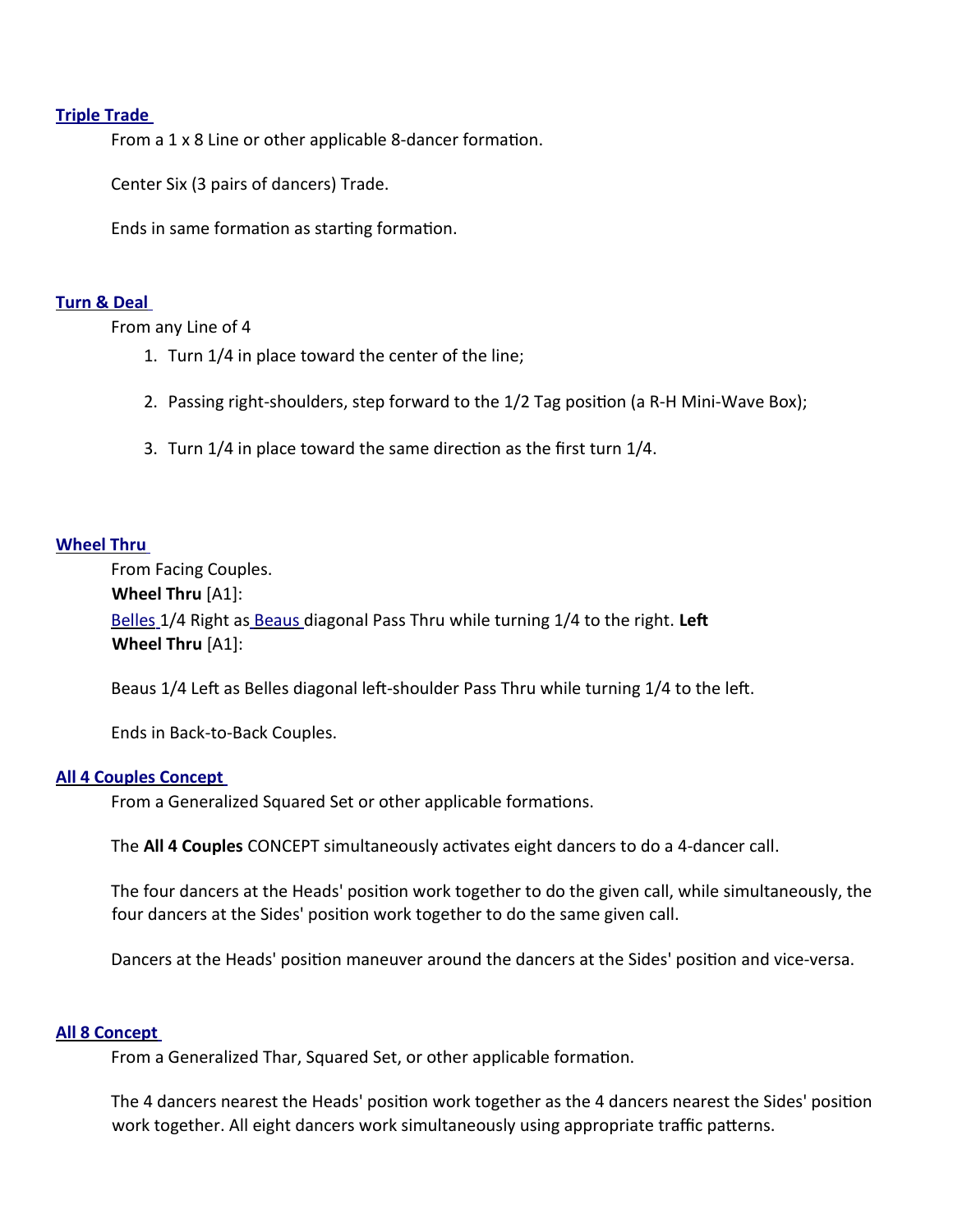The **All 8 CONCEPT** is similar to the **[All 4 Couples CONCEPT](http://www.ceder.net/def/all4couples.php4?language=usa)** [A2] but is usually used from a Generalized Thar instead of from a Generalized Squared Set. Many callers use these terms interchangeably.

# **[Checkmate The Column](http://www.ceder.net/def/checkmate.php4?language=usa)**

From applicable 2 x 4 Columns.

First Two (#1 and #2) Circulate 4 spots & 1/4 In as Last Two (#3 and #4) Circulate twice, 1/4 In, & Circulate.

Normal Columns end in Parallel Two-Faced Lines.

# **[Cut | Flip The Hourglass](http://www.ceder.net/def/cutthehourglass.php4?language=usa)** From

an [Hourglass.](http://www.ceder.net/def/hourglass.php4?language=usa) **Cut The Hourglass**: Points slide together and Trade as Centers Hourglass Circulate. **Flip The Hourglass**: Points fip in (Phantom Run) as Centers Hourglass Circulate.

Usually ends in Parallel Lines.

# **[Diamond Chain Thru](http://www.ceder.net/def/diamondchainthru.php4?language=usa)** From

Twin Diamonds.

- 1. Diamond Circulate;
- 2. Very Centers Trade;
- 3. Center 4 Cast Off 3/4.

Usually ends in Parallel Lines.

**Diamond Chain Thru** is a 3-part call.

# **Hourglass Formation | Circulate**

An **Hourglass** FORMATION can be set up from Parallel Lines with the Centers in a Mini-Wave, by having the Centers do a 1/2 Circulate.



An **Hourglass** FORMATION consists of a Diamond inside of a Box. Dancers in the Diamond are the Centers of the Hourglass; dancers in the Box are the Ends (or Points) of the Hourglass.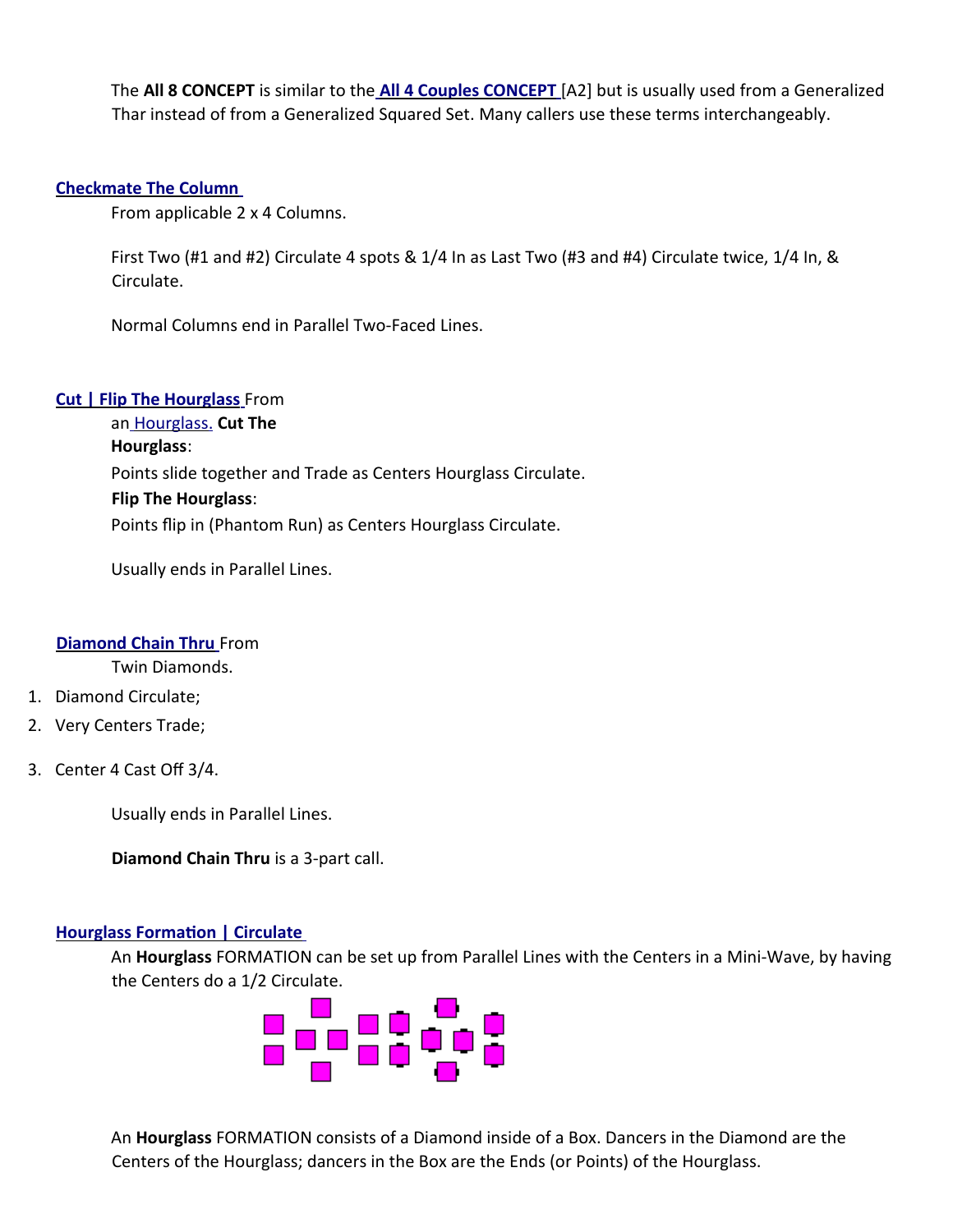**[Hourglass Circulate](http://www.ceder.net/def/hourglass.php4?language=usa)** [A2]: From an Hourglass. The Circulate path of an Hourglass consists of 8 spots. Move forward to the next position in the Hourglass, moving from a Diamond position to a Box position or vice-versa. Change your facing direction (by 90°) if and only if you are moving to or from the Point of the Center Diamond. If the Circulate does not involve dancers ending on the same spot, then **Hourglass Circulate** ends in an Hourglass.

#### **[In Roll Circulate](http://www.ceder.net/def/inrollcirculate.php4?language=usa)**

From Parallel Lines in which the Ends of each Line all have their right-shoulder toward the center, or all have their left-shoulder toward the center.

In-Facing Ends Circulate as the Others Flip (180°) one positon down the line toward the vacated End position.

Ends in Parallel Lines.

### **[Mini - Busy](http://www.ceder.net/def/minibusy.php4?language=usa)**

From Parallel Two-Faced Lines.

Leaders Any Shoulder Turn & Deal as Trailers 1/2 Circulate; Very Centers Hinge; and Flip The Diamond.

Ends in a 1/4 Tag.

#### **Motivate**

From Parallel Waves or other applicable formations.

# 1. Circulate;

- 2. Centers Cast Off 3/4 as the Ends 1/2 Circulate;
- 3. Center 4 Star 1/2 as Outsides Trade;
- 4. Those who meet Cast Off 3/4 as Others move up (Phantom [Hourglass Circulate\).](http://www.ceder.net/def/hourglass.php4?language=usa)

Parallel Waves end in Parallel Waves.

#### **[Out Roll Circulate](http://www.ceder.net/def/outrollcirculate.php4?language=usa)**

From Parallel Lines in which the Ends of each Line are facing opposite directions.

Out-Facing Ends Circulate as the Others Flip (180°) one positon down the line toward the vacated End position.

Ends in Parallel Lines.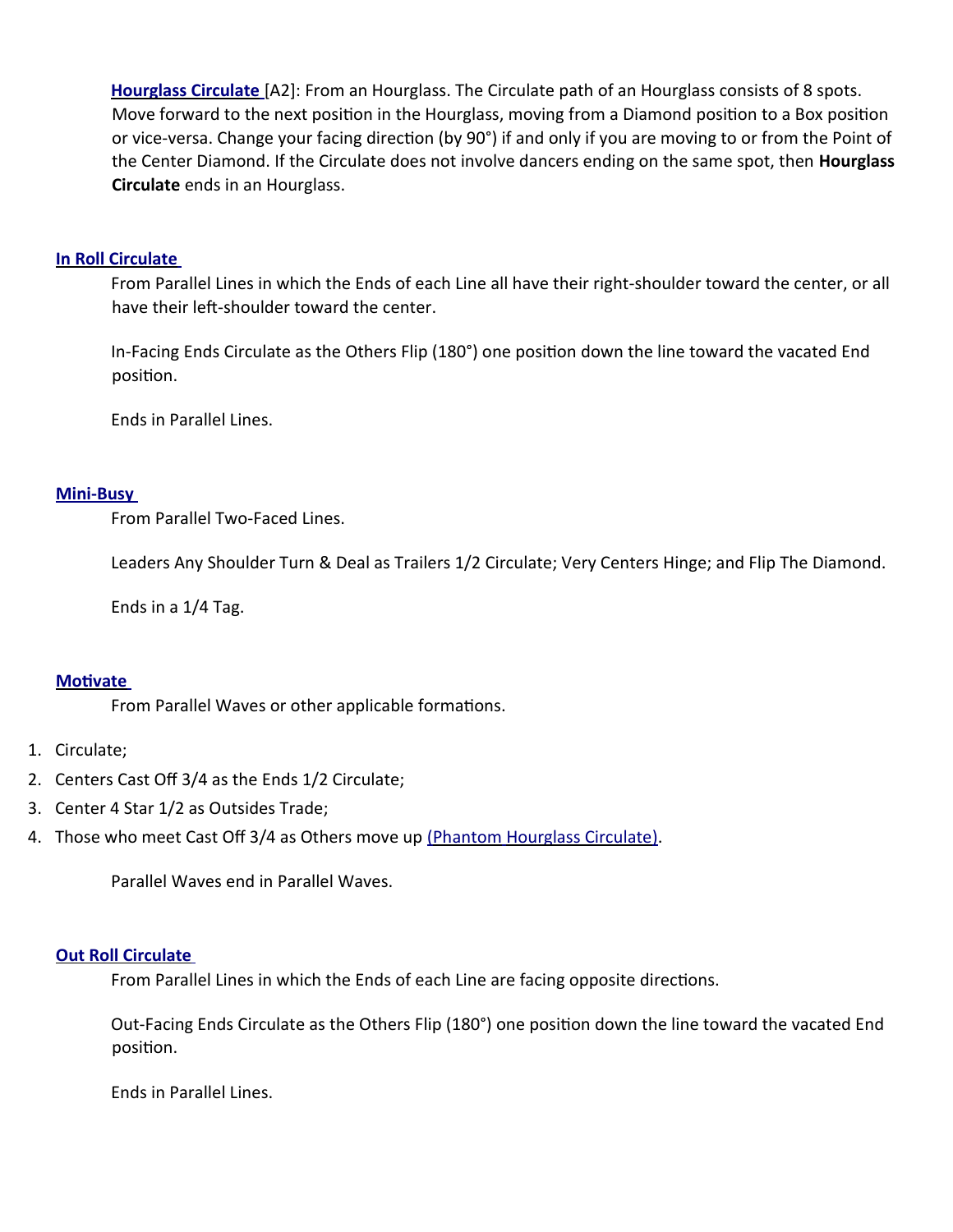### **[Pass & Roll](http://www.ceder.net/def/passandroll.php4?language=usa)**

From a Single Eight Chain Thru (or a R-H Mini-Wave Box).

- 1. Pass Thru;
- 2. Centers Turn Thru as Ends Right-face U-Turn Back;
- 3. Pass Thru;
- 4. Centers Pass Thru and all [Right Roll To A Wave.](http://www.ceder.net/def/rightrolltoawave.php4?language=usa)

Ends in a R-H Mini-Wave Box.

### **[Pass & Roll Your Neighbor](http://www.ceder.net/def/passandrollyourneighbor.php4?language=usa)**

From a Single Eight Chain Thru (or a R-H Mini-Wave Box).

- 1. Pass Thru;
- 2. Centers Turn Thru as Ends Right-face U-Turn Back;
- 3. Pass Thru;
- 4. Centers Right Arm Turn 3/4 as Ends individually turn 3/4 to the Right (1/4 Right 3 tmes).

Ends in a L-H Wave.

# **[Peel & Trail](http://www.ceder.net/def/peelandtrail.php4?language=usa)**

From an applicable 2 x 2 or "Z".

Leaders Peel Off as Trailers Trail Off.

A Mini-Wave Box ends in a Wave; Tandem Couples end in a One-Faced Line.

# **Recycle [from Facing Couples]** From

Facing Couples. Beaus 1/2 Box Circulate and Right-face U-Turn Back as Belles Left Dodge and Veer Left.

Ends in a R-H Wave.

# **[Remake](http://www.ceder.net/def/remake.php4?language=usa)**

From applicable 3- or 4-dancer formations. The formation must have some dancers in a R-H Mini-Wave. For example, a R-H Mini-Wave Box or a Facing Diamond with the Centers in a R-H Mini-Wave.

- 1. Those who can *Right* Arm Turn 1/4;
- 2. Those who meet and can *Lef* Arm Turn 1/2;
- 3. Those who meet and can *Right* Arm Turn 3/4.

Usually ends in the same formation as the starting formation.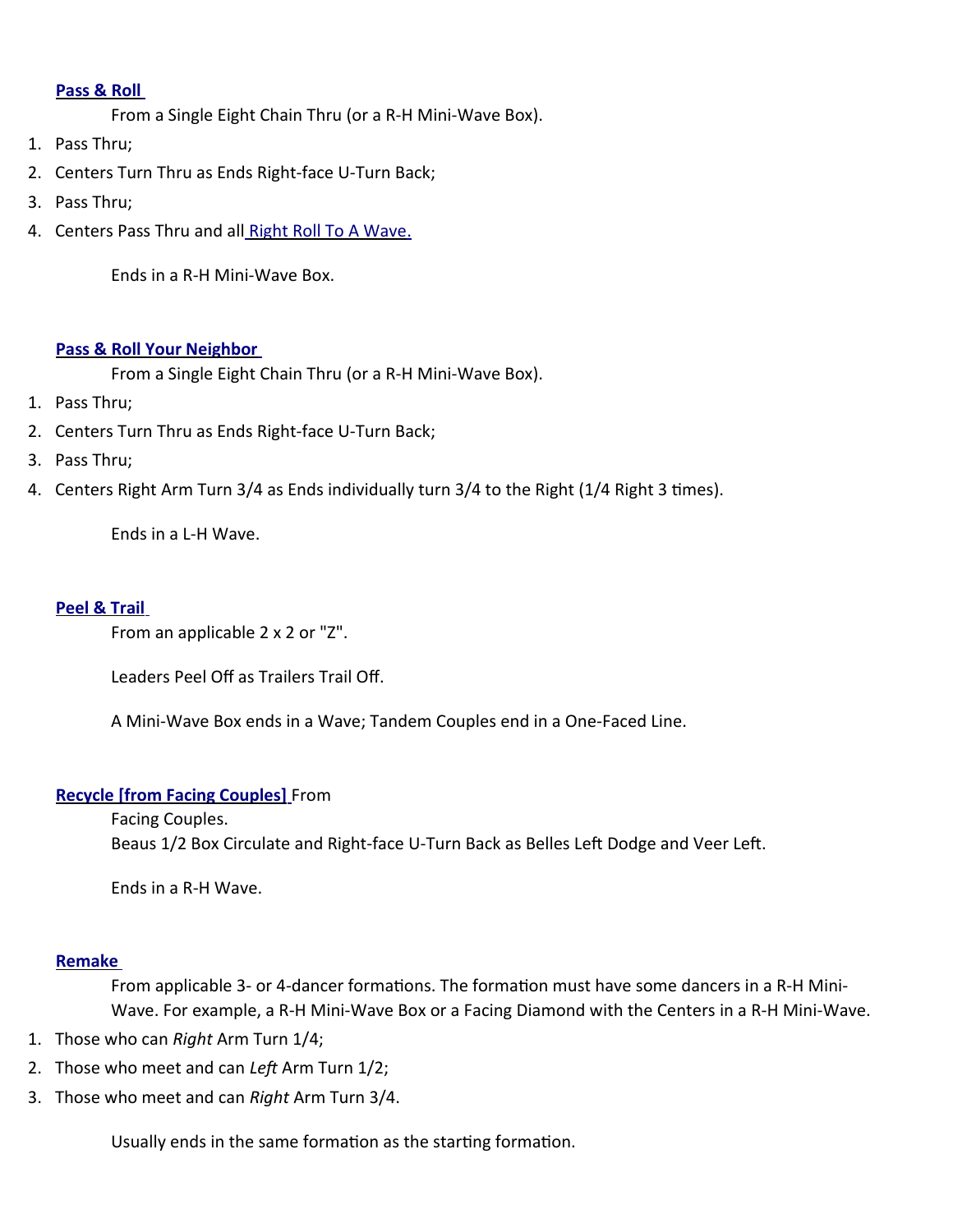**Remake** is a 3-part call.

#### **[Remake The Thar](http://www.ceder.net/def/remakethethar.php4?language=usa)** From

a Thar.

- 1. Arm Turn 1/4 (to an Alamo Ring);
- 2. alternating hands, Arm Turn 1/2;
- 3. Alternating hands, Arm Turn 3/4.

Ends in a Thar.

#### **[Scoot & Weave](http://www.ceder.net/def/scootandweave.php4?language=usa)**

There are two slightly different definitions for **Scoot & Weave** depending upon the starting formation.

**From a Mini-Wave Box (or applicable T-Bone 2x2):** Scoot Back; Weave. Ends in a Wave. **From a Single 1/4 Tag:** Extend; Arm Turn 1/2; Weave. Ends in a Wave.

For the above defnitons, **Weave** is equivalent to Leaders 1/2 Box Circulate as Trailers [Cross Extend](http://www.ceder.net/def/crossextend.php4?language=usa) & Hinge. A precise defniton of **Weave** is given below.

 **Weave** (C1): From a Mini-Wave Box (or applicable T-Bone 2 x 2) or a Single Eight Chain Thru. Pass Thru or Step Thru; Ends turn 1/4 in place toward the shoulder just passed as Centers, using the opposite hand as the shoulder just passed, do an Arm Turn 1/4. Ends in a Wave.

# **[Scoot Chain Thru](http://www.ceder.net/def/scootchainthru.php4?language=usa)**

#### **From Parallel Waves:**

Leaders Split Circulate as Trailers Extend, Swing, Slip, Swing, & Extend. Ends in Parallel Waves.

### **From a 1/4 Tag:**

Extend, Swing, Slip, Swing, & Extend. Ends in a 3/4 Tag.

### **[Single Wheel](http://www.ceder.net/def/singlewheel.php4?language=usa)**

From a Mini-Wave or Couple.

Each dancer works as if they were a Couple: all Wheel & Deal.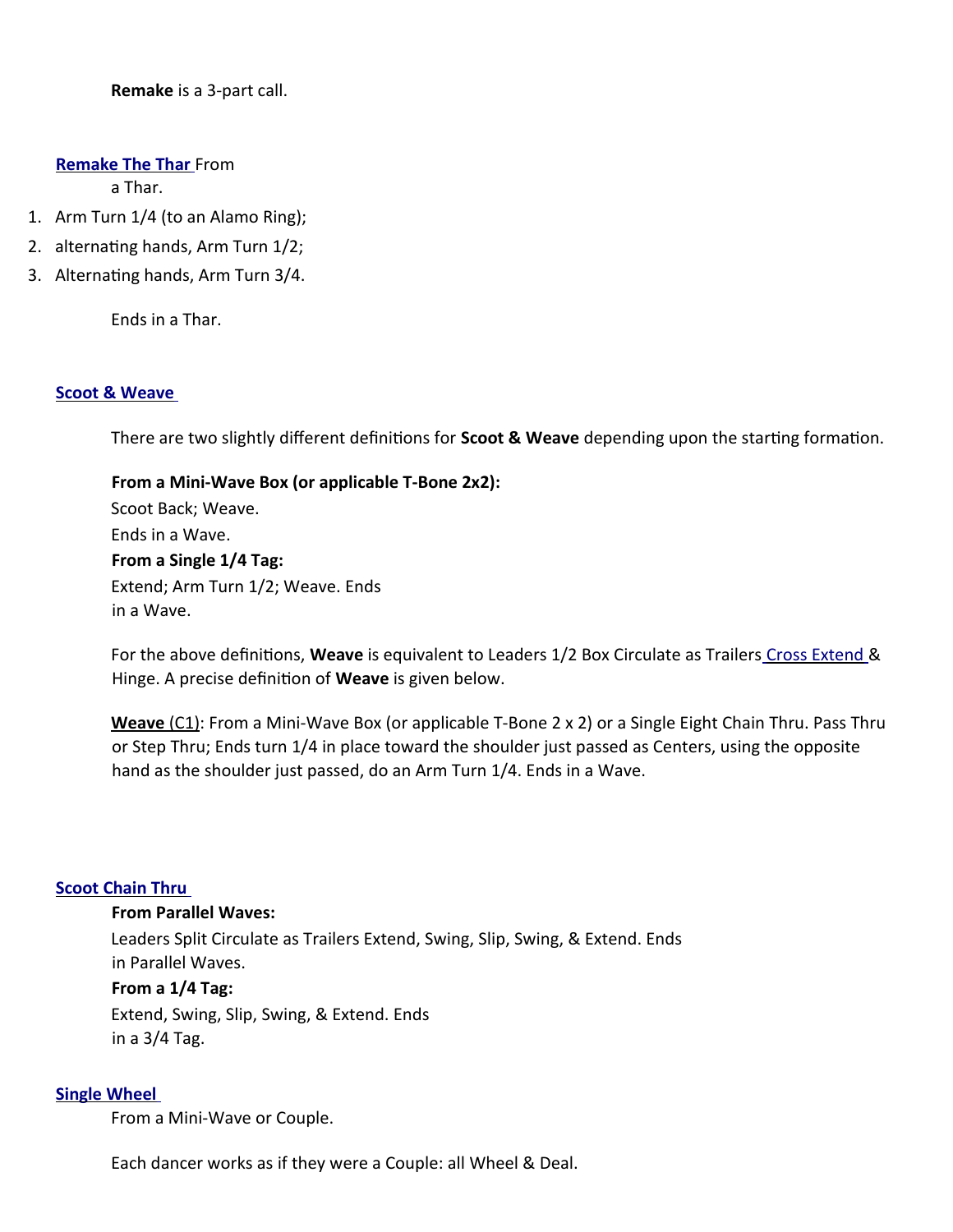A Mini-Wave ends in Facing Dancers; a Couple ends in Tandem Dancers.

Alternate defniton: As one movement, Hinge & Roll.

### **[Slip | Slide | Swing | Slither](http://www.ceder.net/def/slipslideswingslither.php4?language=usa)**

From a Wave (or other applicable 4-dancer formation). **Slip**: Centers Arm Turn 1/2. **Slide**: Ends and adjacent Centers slide nose-to-nose past one another to exchange places. **Swing**: Ends and adjacent Centers Arm Turn 1/2. **Slither**:

Centers slide nose-to-nose past one another to exchange places.

### **[Spin The Windmill](http://www.ceder.net/def/spinthewindmill.php4?language=usa)** *[directon](http://www.ceder.net/def/spinthewindmill.php4?language=usa)*

From a Generalized 1/4 Tag, Generalized Columns with the Centers facing In, or other applicable formations.

### **Centers**

Arm Turn 1/2; Very Centers Trade; & Cast Off 3/4.

#### **Outsides**

Individually turn 1/4 toward the given *directon* & Circulate twice.

Generalized Columns or Generalized 1/4 Tag ends in Parallel Lines.

# **[Split | Box Counter Rotate](http://www.ceder.net/def/splitcounterrotate.php4?language=usa)** *[fracton](http://www.ceder.net/def/splitcounterrotate.php4?language=usa)*

#### **Split Counter Rotate** *fracton* [A2]:

From Parallel Waves, Mini-Wave Columns, or other applicable formations.

Divide the overall formation into two equal-sized sub-formations (e.g., from a 2x4, work in each 2x2). Locate the center point of each sub-formaton. Walk forward in an arc for a total of *fracton* of a circle, around the flagpole center of the sub-formation, keeping the same distance from the center of the sub-formation.

If the given *fracton* is 1/4, Parallel Waves end in Mini-Wave Columns and vice-versa.

#### **[Split Square Chain Thru](http://www.ceder.net/def/splitsquarechainthru.php4?language=usa)**

From an applicable T-Bone 2 x 2, or other applicable formations.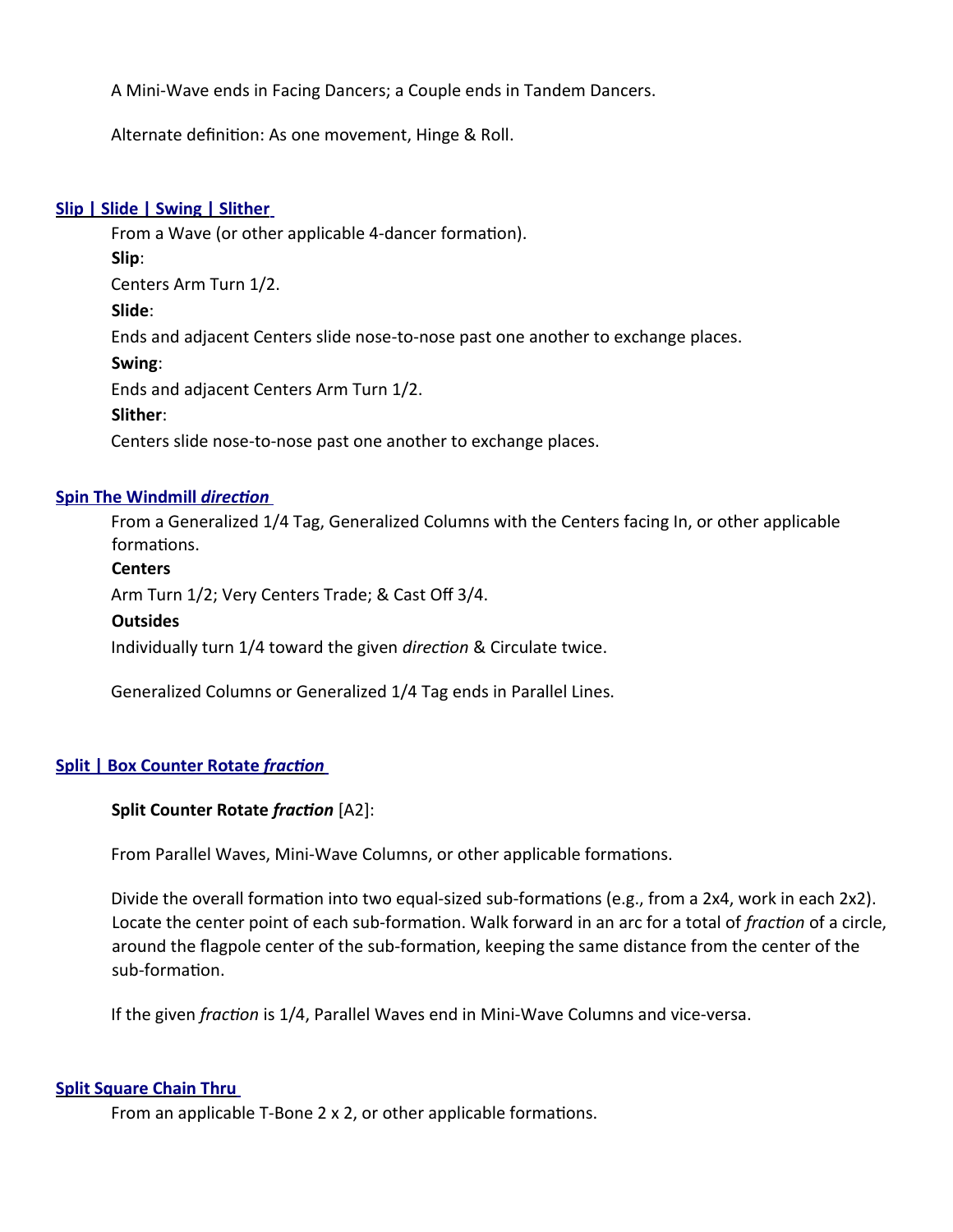1. Those who can (those facing, or those in a R-H Mini-Wave) Right Pull By and turn 1/4 to face the inactive dancers; 2. Left Swing Thru;

3. Left Turn Thru.

Ends in Back-to-Back Couples.

#### **[Split | Box Transfer](http://www.ceder.net/def/boxtransfer.php4?language=usa)**

From a Mini-Wave Box or applicable T-Bone 2 x 2.

Leaders Box Circulate twice and 1/4 In as Trailers Extend, Arm Turn 3/4, and Extend.

A Mini-Wave Box ends in a Mini-Wave Box.

### **[Switch The Wave](http://www.ceder.net/def/switchthewave.php4?language=usa)**

From a Wave.

Centers Run as Ends Cross Run.

Ends in a Two-Faced Line.

# **[Switch To A\(n\) Diamond | Hourglass](http://www.ceder.net/def/switchtoa.php4?language=usa)**

**Switch To A Diamond** [A2] (Ron Schneider 1973): From a Wave (or any Line of 4). Centers Run as Ends do your part Diamond Circulate. Ends in a Diamond. **Switch To An Hourglass** [A2] (Sandy Knowles 1975): From Parallel Waves (or applicable Parallel Lines). Centers Run as Ends do your part Hourglass Circulate (Lead Ends 1/2 Circulate as Trailing Ends Veer Inward to end in a Mini-Wave with their opposite). Ends in an Hourglass.

# **[Trade Circulate](http://www.ceder.net/def/tradecirculate.php4?language=usa)**

From Parallel Waves, Two-Faced Lines, or other applicable formations.

Leaders Trade as Trailers diagonal Pass Thru.

Parallel Waves end in opposite-handed Parallel Waves;

Parallel Two-Faced Lines end in opposite-handed Parallel Two-Faced Lines.

# **[Trail Of](http://www.ceder.net/def/trailoff.php4?language=usa)**

From an applicable 2 x 2 (usually a Mini-Wave Box or Tandem Couples) or "Z".